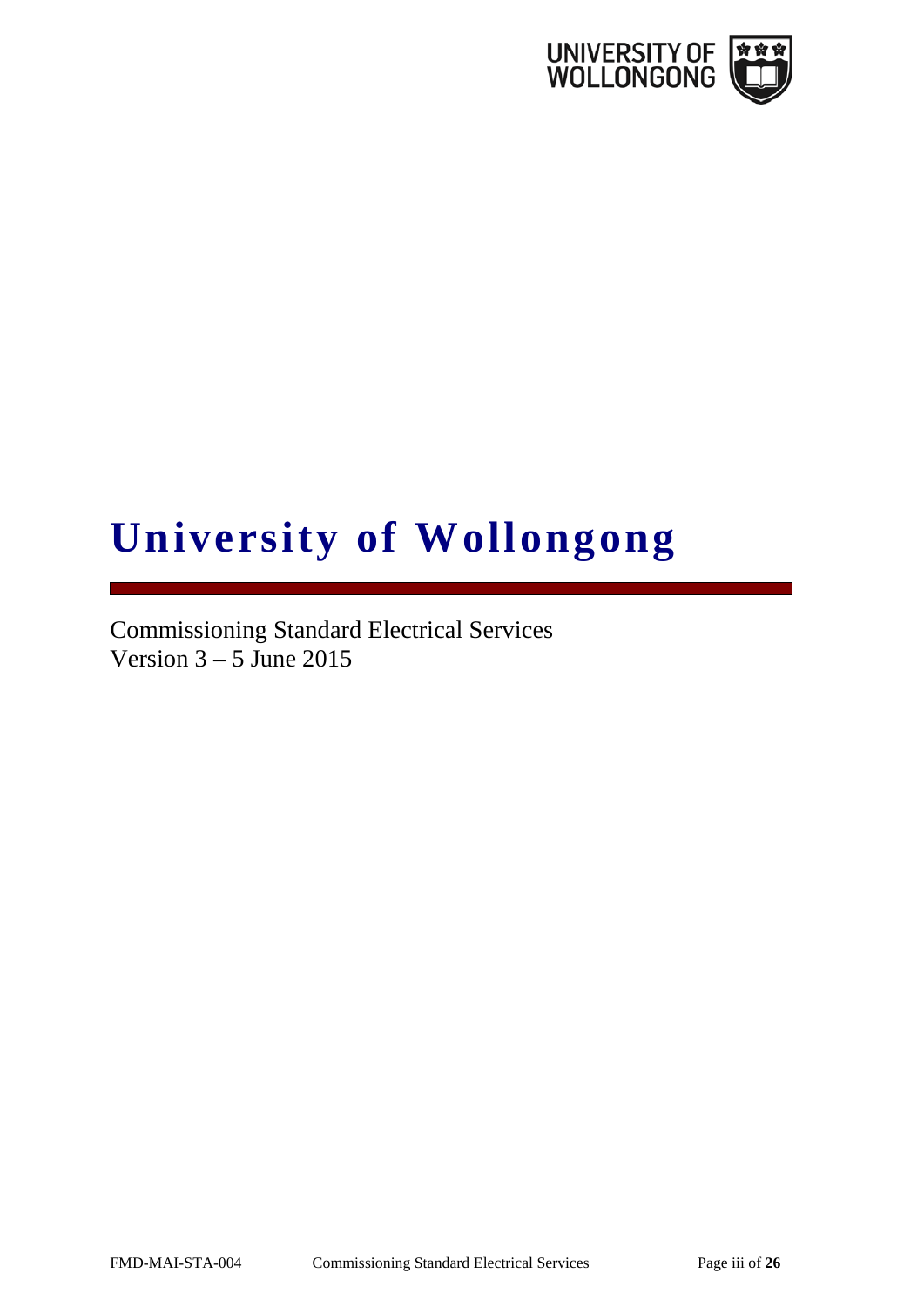

# **VERSION CONTROL SYSTEM**

| <b>Section Modified</b> | <b>Description of Modification</b>                                                                                                                                                                                                         | <b>Version</b> | Organisation               | Representative                                           | <b>Date</b> |
|-------------------------|--------------------------------------------------------------------------------------------------------------------------------------------------------------------------------------------------------------------------------------------|----------------|----------------------------|----------------------------------------------------------|-------------|
| Throughout              | UOW Logo added to headers                                                                                                                                                                                                                  | V <sub>1</sub> | Asset Technologies Pacific | Tom Poyner                                               | 01/12/06    |
| 4.2                     | Commissioning Process - added "to meet<br>Practical Completion" to Commissioning<br>Planning box                                                                                                                                           | V1.01          | University of Wollongong   | Chris Hewitt                                             | 12/05/09    |
| Throughout              | Document updated to reflect name change<br>from Buildings & Grounds ( $B&G$ ) to<br>Facilities Management Division (FMD) and<br>rebranding logo                                                                                            | V <sub>2</sub> | University of Wollongong   | <b>Yvonne Butcher</b>                                    | 5/3/2012    |
| 4.5.5, 4.5.13, 4.7.12   | $4.5.5 - Switchboards - added$ and Labelled<br>to g, k and l.<br>4.5.13 – Uninterrupted Power Supplies –<br>added reference to UPS bypass at f.<br>4.7.12 – Electrical Services Commissioning<br>Schedule - added extra line 'bypass mode' | V <sub>3</sub> | University of Wollongong   | Peter Sparkowski, Acting<br>Manager Maintenance & Energy | 9/3/2012    |
| Throughout              | Reviewed                                                                                                                                                                                                                                   | V <sub>3</sub> | University of Wollongong   | Brent Michell,<br><b>Electrical Maintenance Officer</b>  | 9/6/2015    |
|                         |                                                                                                                                                                                                                                            |                |                            |                                                          |             |
|                         |                                                                                                                                                                                                                                            |                |                            |                                                          |             |
|                         |                                                                                                                                                                                                                                            |                |                            |                                                          |             |
|                         |                                                                                                                                                                                                                                            |                |                            |                                                          |             |
|                         |                                                                                                                                                                                                                                            |                |                            |                                                          |             |
|                         |                                                                                                                                                                                                                                            |                |                            |                                                          |             |
|                         |                                                                                                                                                                                                                                            |                |                            |                                                          |             |
|                         |                                                                                                                                                                                                                                            |                |                            |                                                          |             |
|                         |                                                                                                                                                                                                                                            |                |                            |                                                          |             |
|                         |                                                                                                                                                                                                                                            |                |                            |                                                          |             |
|                         |                                                                                                                                                                                                                                            |                |                            |                                                          |             |
|                         |                                                                                                                                                                                                                                            |                |                            |                                                          |             |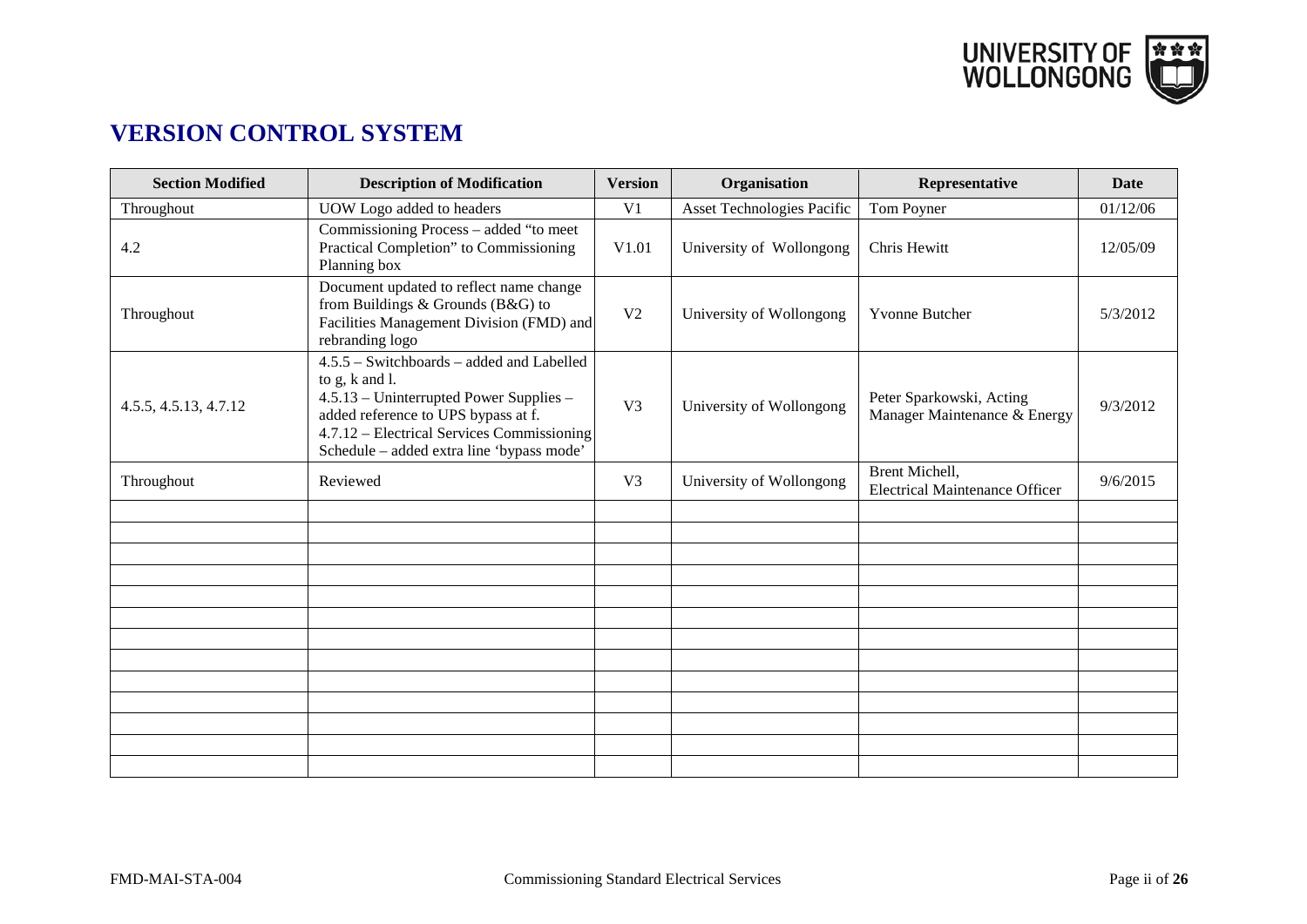

# **TABLE OF CONTENTS**

| 4. |        |                                                                              |  |
|----|--------|------------------------------------------------------------------------------|--|
|    | 4.1    |                                                                              |  |
|    | 4.2    |                                                                              |  |
|    | 4.3    |                                                                              |  |
|    | 4.4    |                                                                              |  |
|    | 4.5    |                                                                              |  |
|    | 4.5.1  |                                                                              |  |
|    | 4.5.2  |                                                                              |  |
|    | 4.5.3  |                                                                              |  |
|    | 4.5.4  |                                                                              |  |
|    | 4.5.5  |                                                                              |  |
|    | 4.5.6  |                                                                              |  |
|    | 4.5.7  |                                                                              |  |
|    | 4.5.8  |                                                                              |  |
|    | 4.5.9  |                                                                              |  |
|    | 4.5.10 |                                                                              |  |
|    | 4.5.11 |                                                                              |  |
|    | 4.5.12 |                                                                              |  |
|    | 4.5.13 |                                                                              |  |
|    | 4.5.14 |                                                                              |  |
|    | 4.6    |                                                                              |  |
|    | 4.7    |                                                                              |  |
|    | 4.7.1  |                                                                              |  |
|    | 4.7.2  | Electrical Services Commissioning Schedule - General Power12                 |  |
|    | 4.7.3  | Electrical Services Commissioning Schedule - Automatic Controls13            |  |
|    | 4.7.4  | Electrical Services Commissioning Schedule - Switchboards14                  |  |
|    | 4.7.5  |                                                                              |  |
|    | 4.7.6  |                                                                              |  |
|    | 4.7.7  |                                                                              |  |
|    | 4.7.8  | Electrical Services Commissioning Schedule - Emergency & Exit Lighting18     |  |
|    | 4.7.9  |                                                                              |  |
|    | 4.7.10 | Electrical Services Commissioning Schedule - Battery Chargers 20             |  |
|    | 4.7.11 |                                                                              |  |
|    | 4.7.12 | Electrical Services Commissioning Schedule - Uninterrupted Power Supplies 22 |  |
|    | 4.7.13 | Electrical Services Commissioning Schedule - Power Factor Correction 23      |  |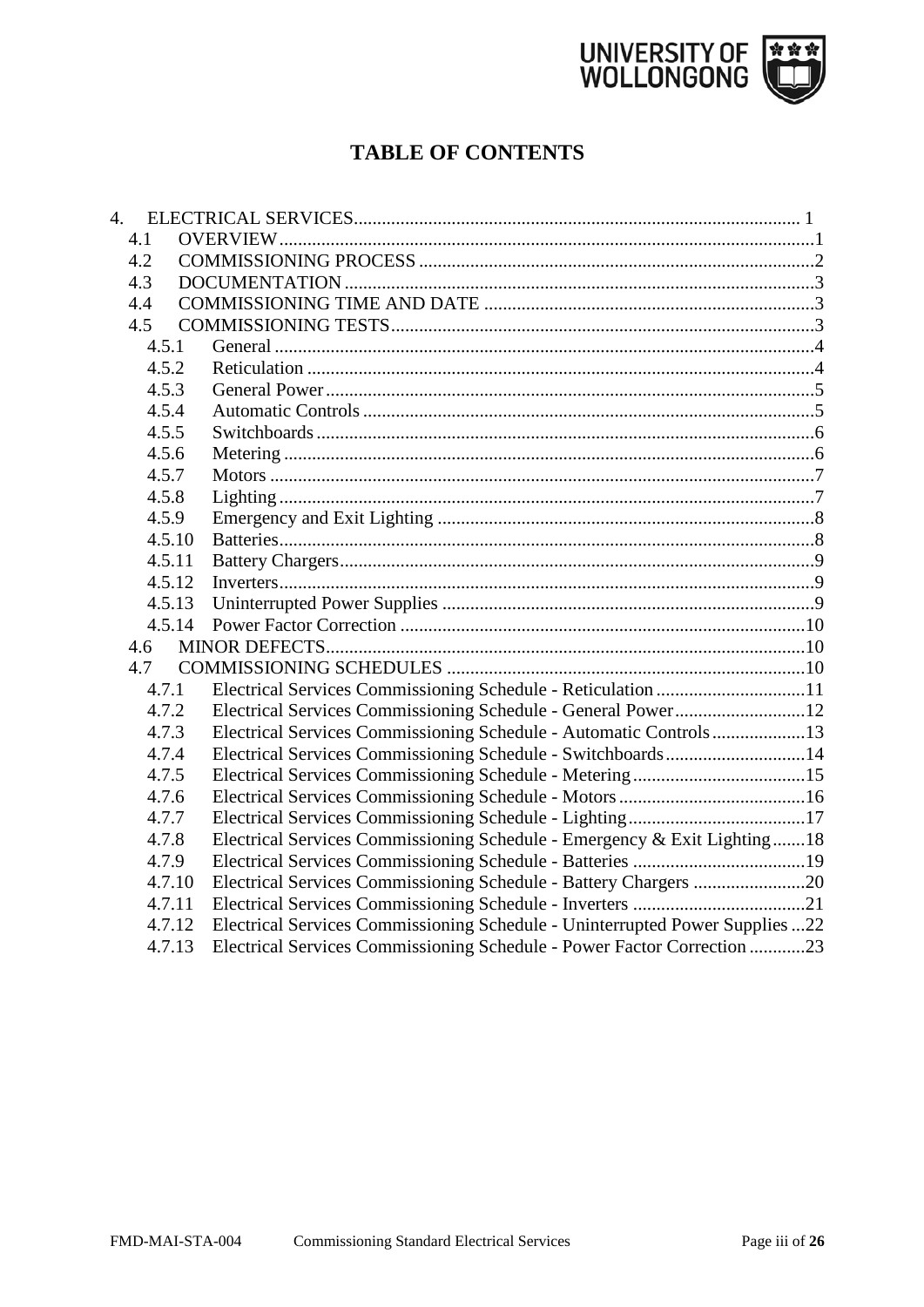

# <span id="page-3-0"></span>**4. ELECTRICAL SERVICES**

The electrical services provide University of Wollongong (UOW) with the supply and reticulation of electricity. The electrical services include the following elements:

- **Reticulation.**
- **Switchboards.**
- **Metering.**
- General Power.
- **Lighting.**
- Backup and Emergency Services.

#### <span id="page-3-1"></span>**4.1 OVERVIEW**

The commissioning standard for the electrical services involves the following stages:

| <b>Stages</b> | <b>Description</b>                                                                                                                                                                                                                                                                                                                                                                                       | <b>Parties Involved</b>        |
|---------------|----------------------------------------------------------------------------------------------------------------------------------------------------------------------------------------------------------------------------------------------------------------------------------------------------------------------------------------------------------------------------------------------------------|--------------------------------|
| Stage 1       | Unit Testing - Performed by the manufacturer at a component<br>level.                                                                                                                                                                                                                                                                                                                                    | Manufacturer                   |
| Stage 2       | Installation Inspections - Performed by the project manager<br>during the installation process. The objective is to identify poorly<br>installed equipment or parts of the installation that do not comply<br>with the provisions of the design specifications. Provided the<br>defect is identified at an early stage, the cost of remedial work<br>and delays to the project program can be minimised. | Project Manager                |
| Stage 3       | Final Commissioning - Performed by the installation contractor<br>and witnessed by the project manager.                                                                                                                                                                                                                                                                                                  | Contractor,<br>Project Manager |

*Table 1 - Commissioning Stages*

Final commissioning is the most important part of the quality control process. It is at this stage of the project that the project manager will determine whether the system is ready to be approved for Practical Completion.

All commissioning tests are critical and shall be performed to ensure that all electrical services operate correctly. It is UOW's objective to complete the commissioning tests with zero defects remaining in the system.

The electrical services commissioning tests have been designed to test the functionality and performance of each electrical sub-system, equipment and device. It is important that the electrical services be tested under all operational conditions to ensure that the electrical services operate efficiently and safely and comply with the design specification.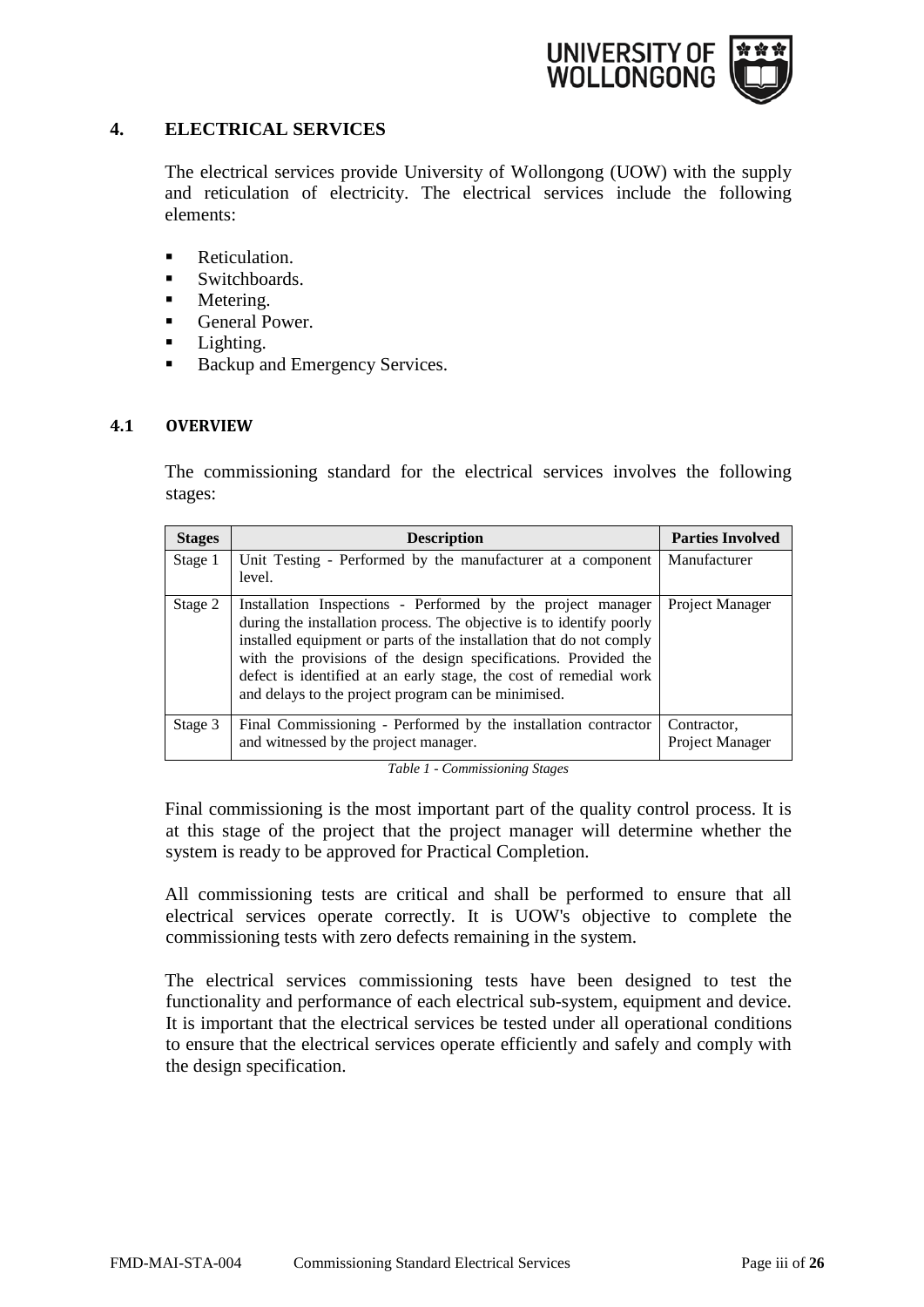

#### <span id="page-4-0"></span>**4.2 COMMISSIONING PROCESS**

The following flow diagram depicts the commissioning process:



*Figure 1 - Commissioning Process Flowchart*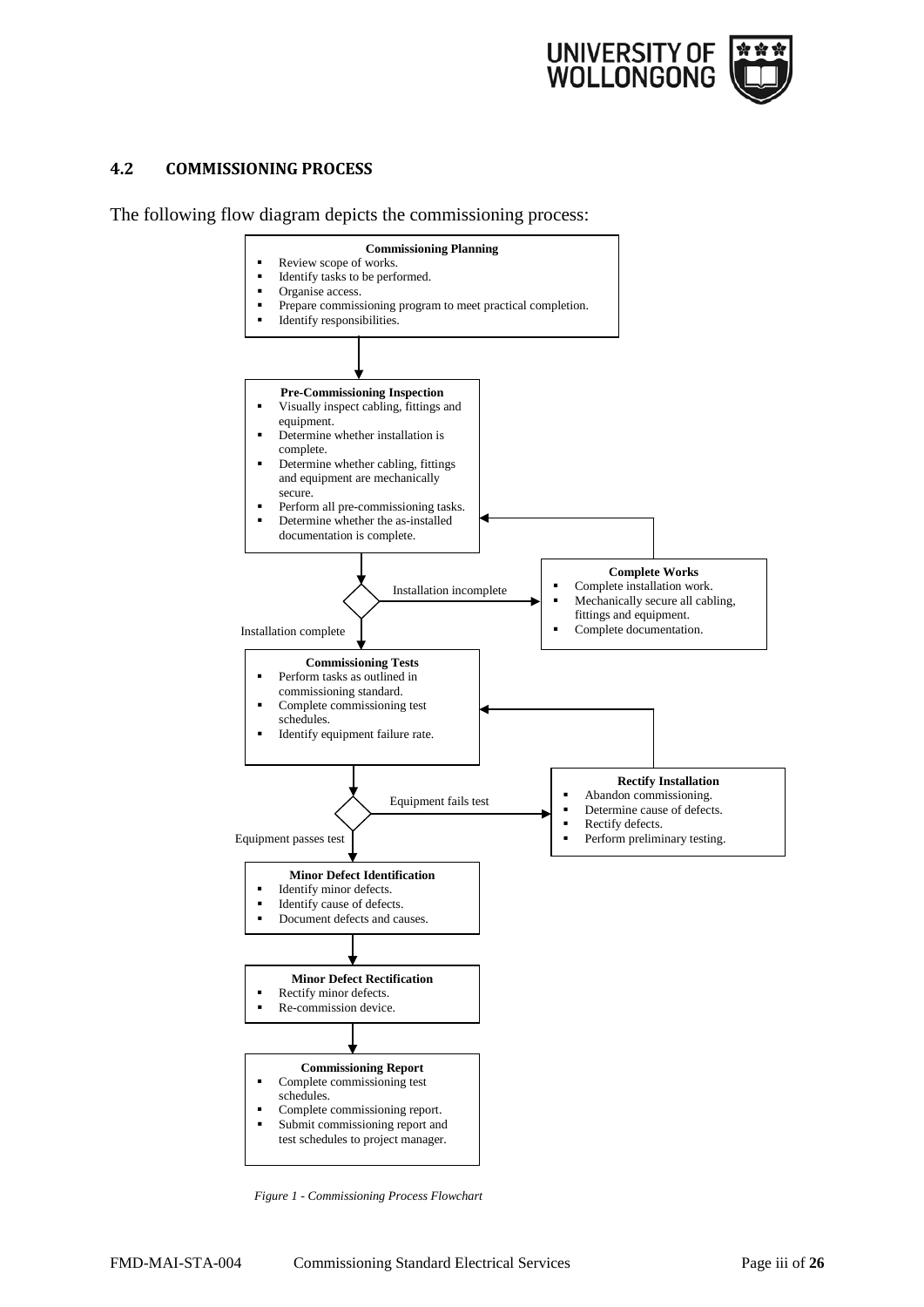

#### <span id="page-5-0"></span>**4.3 DOCUMENTATION**

The contractor shall submit a complete set of documentation to the project manager no later than one (1) week prior to the planned commissioning date. As a minimum the documentation shall comprise:

- a. As-installed drawings.
- b. Equipment technical manuals.
- c. Equipment operation manuals.

The contractor shall obtain written approval of the documentation before commencing the commissioning tests.

#### <span id="page-5-1"></span>**4.4 COMMISSIONING TIME AND DATE**

The contractor shall submit a program to the project manager containing the proposed time and date for each commissioning test at least two (2) weeks prior to the planned commissioning date. The program must contain allowances for defect rectification and remedial works.

The contractor shall obtain written approval of the program from the project manager before commencing the commissioning tests.

#### <span id="page-5-2"></span>**4.5 COMMISSIONING TESTS**

Commissioning tests shall be performed to assess the functionality, performance and safety of the electrical services. Each commissioning test is specific to the electrical service being tested.

All commissioning tasks shall be performed by persons having qualifications and experience suitable for the testing and inspection tasks and all associated remedial work.

As each commissioning test is performed, the results shall be recorded on the appropriate commissioning test schedule. Any comments regarding abnormal operation in particular to failed tests shall be recorded in the comments section of the commissioning schedule.

If the sub-system, equipment or device fails a test then the commissioning process shall be abandoned. The contractor shall determine the cause of the defects and retest the equipment. A report shall be provided to the project manager outlining the cause of the failure and the action taken to ensure that the remainder of the installation shall not experience the same failure.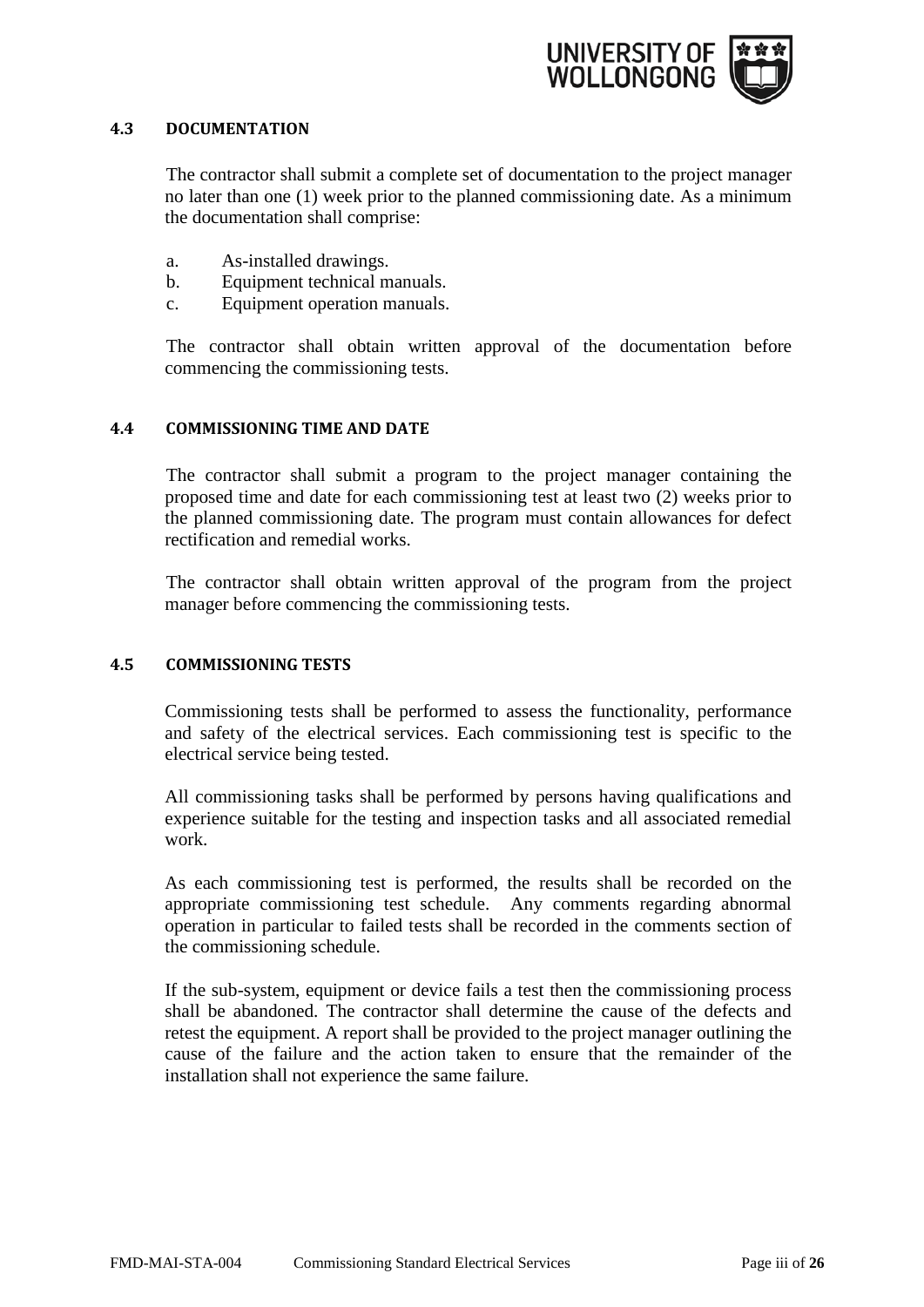

# <span id="page-6-0"></span>**4.5.1 General**

All tests shall be performed in accordance with relevant codes, regulations and standards. Due to the inherent danger of working with electrical services, appropriate safety precautions and procedures must be followed at all times.

Following are the general commissioning procedures that apply to all subsystems, equipment and devices:

- a. Verify that all sub-systems, equipment and devices have been installed at the location and in the configuration specified in the design documentation.
- b. Verify that all equipment and devices have been correctly secured to protect against operational damage and ensure stability for continuous use.
- c. For all electrical commissioning tests, a record of the test results shall be maintained (refer section 4.9 Commissioning Schedules).
- d. For all defects identified, the corrective action must be recorded and the equipment shall be retested.

#### <span id="page-6-1"></span>**4.5.2 Reticulation**

The following commissioning tasks shall be performed for all reticulation systems:

- a. Verify that cabling has been concealed where possible in ceiling spaces, wall cavities or risers.
- b. Verify that electrical cables have been correctly sized and are protected against fault current and overload.
- c. Verify that all cabling has been correctly terminated.
- d. Verify that all cabling has been correctly insulated.
- e. Verify that mechanical protection has been provided for all cabling to minimise the likelihood of physical damage to cabling.
- f. Verify that ducting, conduit and cable trays have been effectively secured to ensure that they can support currently installed and future cabling.
- g. Verify that all cabling has been clearly labelled to comply with UOW's labelling convention.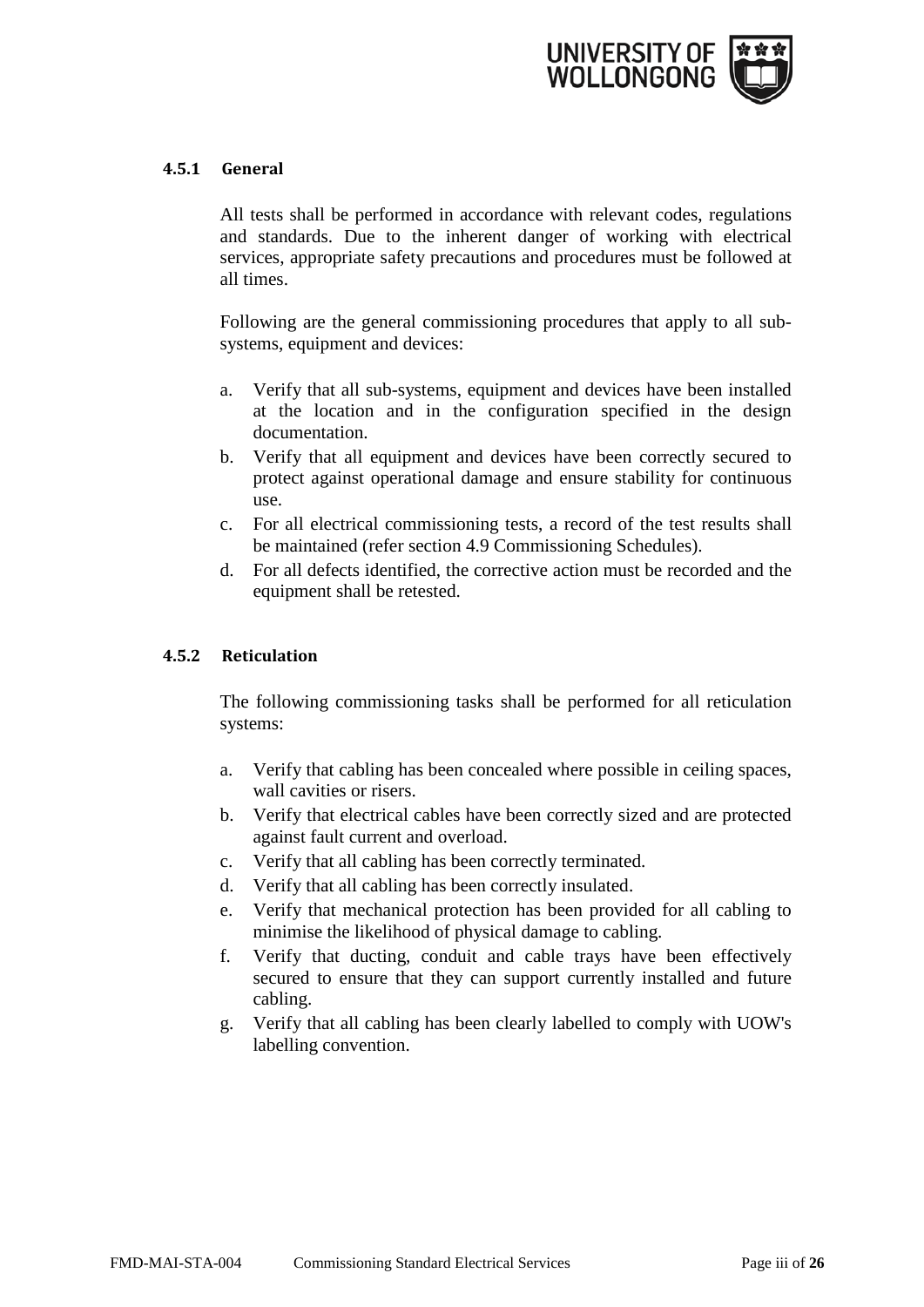

# <span id="page-7-0"></span>**4.5.3 General Power**

The following commissioning tasks shall be performed for general power:

- a. Verify the integrity of all cables and connections.
- b. Verify the integrity and operation of all general power outlets and switching devices.
- c. Verify correct polarity.
- d. Verify earth connectivity.
- e. Verify that all active, neutral and protective earthing conductors are correctly connected.
- f. Verify that appropriate resistance exists between active, neutral and protective earthing conductors.
- g. Verify that isolating switches have been provided adjacent to all fixed equipment.
- h. Where RCDs have been installed, verify that the RCD operates correctly by using the integral test device to trip the RCD.
- i. Verify that all general power outlets have been clearly labelled to comply with UOW's labelling convention.

#### <span id="page-7-1"></span>**4.5.4 Automatic Controls**

The following commissioning tasks shall be performed for all automatic control equipment:

- a. Verify the integrity of all associated cabling.
- b. Verify all connections have been correctly terminated.
- c. Verify that contacts and relays have been correctly installed and operate on the desired signal.
- d. Verify that all meters have been correctly calibrated.
- e. Verify the automatic control (status changes) of equipment and devices operates correctly.
- f. For automatic protection circuits, verify the circuit fault-loop impedance is correct so that the protective device will operate correctly.
- g. Isolate the coil circuits of all sensing relays and contactors from the a.c. supply and verify the system operates correctly.
- h. Where specified, verify the control software has been fully installed and configured and operates correctly.
- i. Verify the correct operation of all indicator devices.
- j. Verify that all equipment and devices have been clearly labelled to comply with UOW's labelling convention.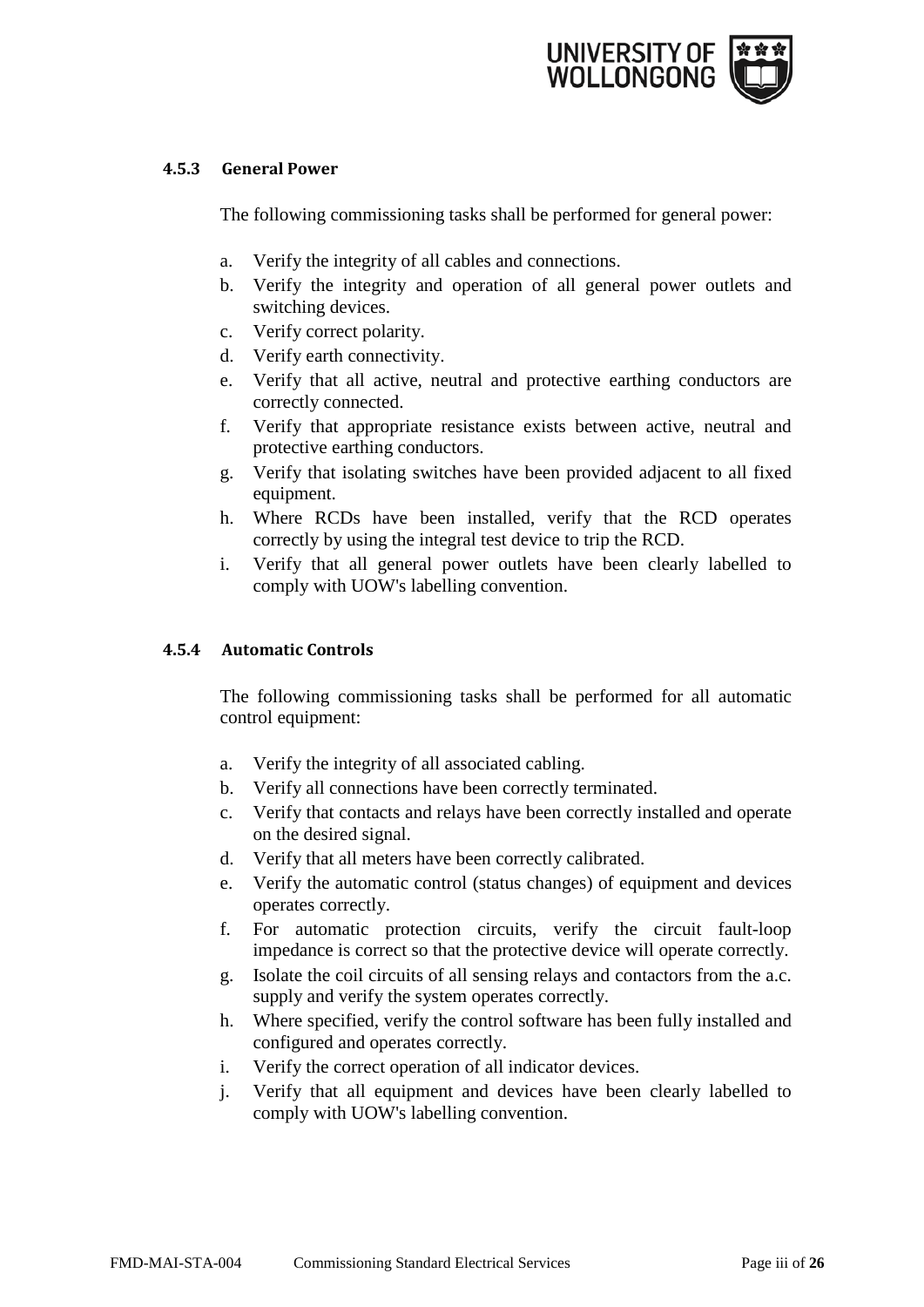

# <span id="page-8-0"></span>**4.5.5 Switchboards**

The following commissioning tasks shall be performed for all switchboards:

- a. Verify the integrity of all cabling and connections.
- b. Ensure that switchboards have been correctly sealed to prevent intrusion of dust, smoke or liquids.
- c. Verify that appropriate ventilation has been provided and operates efficiently.
- d. Verify that insulation has been correctly applied and is free from defects.
- e. Verify the specified spare capacity has been provided.
- f. Verify that meters have been correctly calibrated.
- g. Verify that the rating of fuses is correct and labelled.
- h. Verify the operation of all circuit breakers by tripping and re-closing.
- i. Verify the operation of all switches and indicating devices.
- j. Verify the operation of all interlocks and linkages.
- k. Verify the connection of the main earth neutral and labelled.
- l. Verify the connectivity of the earth electrode and labelled.
- m. Verify the size of the earthing conductors.
- n. Verify that earthing equipment is of an adequate current carrying capacity to suit the fault level of the switchboard.
- o. Verify that earth mats have been correctly installed where required.
- p. Ensure that insulating mats, stands and screens have been provided where necessary and are of an appropriate standard.
- q. Simulate the activation of an alternate power supply and verify the operation of PLC control of changeover switches.
- r. Verify that all surge filters operate correctly.
- s. Where RCDs have been installed, verify that the RCD operates correctly by using the integral test device to trip the RCD.
- t. Verify that all switchboards have been clearly labelled to comply with UOW's labelling convention.

# <span id="page-8-1"></span>**4.5.6 Metering**

All electrical metering shall be tested to verify correct operation and measurements. The commissioning tester shall perform the following tasks for each meter:

- a. Verify that meters have been installed in designated service areas with adequate access and ventilation.
- b. Verify that the meters have been correctly connected and are mechanically secure.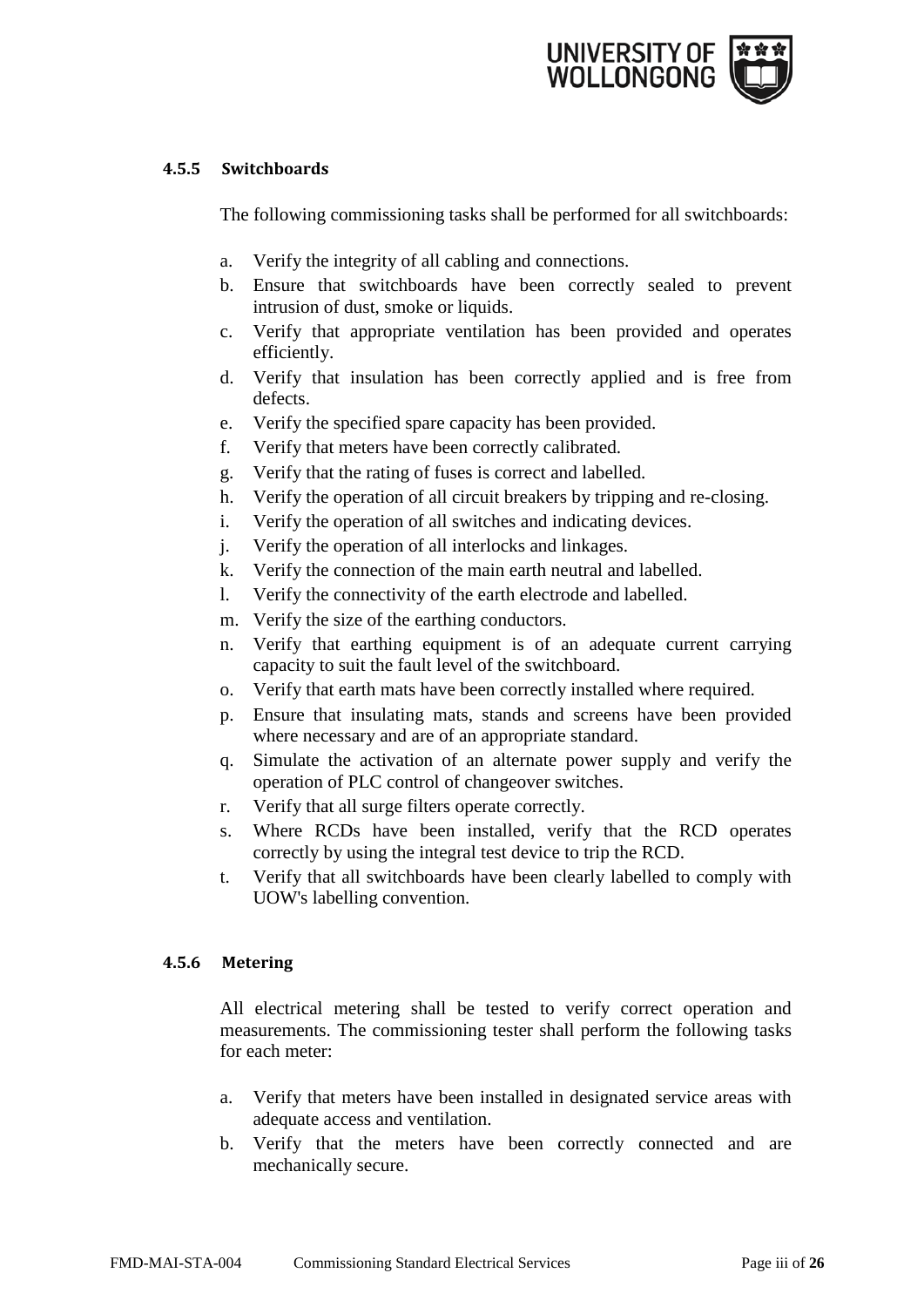

- c. Verify the integrity of all cabling and connections.
- d. Verify that meters have been correctly calibrated.
- e. Using a portable meter, verify the meter records under varying operational conditions.
- f. Simulate operational fluctuations and verify that meter returns to steady state conditions.
- g. Where specified, verify that meters provide the BMCS with real time monitoring.
- h. Verify that all meters have been clearly labelled to comply with UOW's labelling convention.

# <span id="page-9-0"></span>**4.5.7 Motors**

Motors shall be inspected and tested in accordance with the following procedures:

- a. Verify that motors have been securely mounted and that vibration provisions have been installed where necessary.
- b. Verify the integrity of all associated cabling.
- c. Verify the operation of all switches and indicating devices.
- d. Verify the integrity and polarity of the electrical connections.
- e. Verify the stop/start operation.
- f. Where specified, verify variable speed control and motor performance.
- g. Where specified, verify motors have been fitted with PTC thermistors to provide Class 1 protection matched to the motor's insulation class.
- h. Where specified, verify the performance of emergency stop devices.
- i. Verify that all motors have been clearly labelled to comply with UOW's labelling convention.

# <span id="page-9-1"></span>**4.5.8 Lighting**

The lighting systems shall be inspected and tested in accordance with the following procedures:

- a. Verify the integrity of cabling and connections.
- b Verify that diffusers have been correctly fitted where appropriate.
- c. For security lighting, verify that security light fittings are connected to a security designated circuit.
- d. Verify that switching is logical and complies with the design specification.
- e. Verify the operation of all lighting and associated switching.
- f. Verify that lighting in all designated areas produce the lux levels as specified in the design specifications.
- g. Where specified, verify that all lighting equipment and associated switching has been clearly labelled to comply with UOW's labelling convention.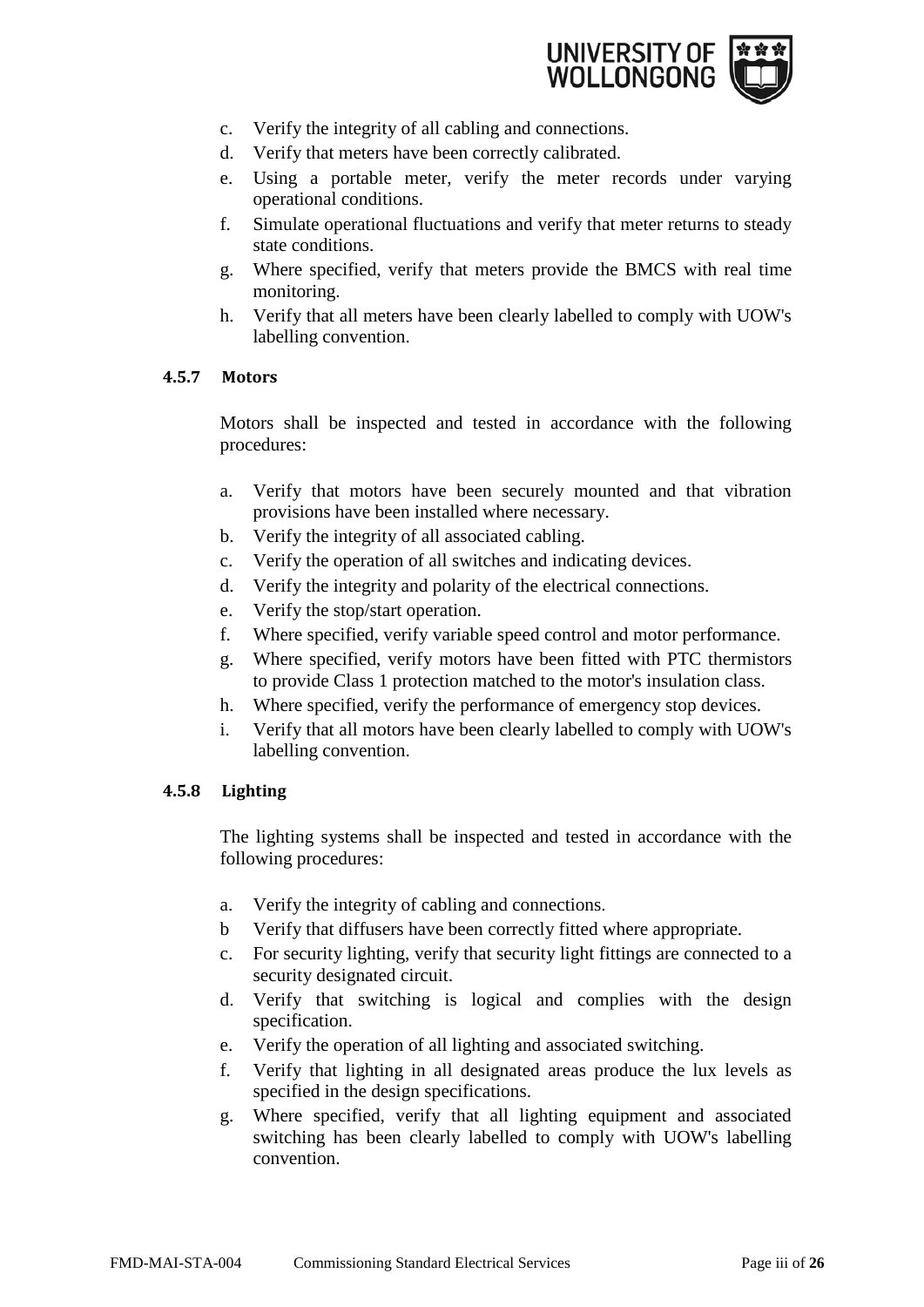

#### <span id="page-10-0"></span>**4.5.9 Emergency and Exit Lighting**

The emergency and exit lighting systems shall be inspected and tested in accordance with the following procedures:

- a. Verify the integrity of all cabling and connections.
- b. Ensure that all lamps are operational.
- c. Verify the operation of all switching and indicator devices.
- d. Simulate a power failure and verify that all emergency and exit lighting operates correctly.
- e. For indirect lighting, ensure that the finish of major reflecting surfaces does not cause inappropriate reflectance.
- f. For indirect lighting, ensure that directional beam type emergency luminaires, when operating, will not interfere with the vision of persons moving through the area.
- g. Where specified, verify that all lighting equipment and associated switching has been clearly labelled to comply with UOW's labelling convention.

# <span id="page-10-1"></span>**4.5.10 Batteries**

Batteries shall be inspected and tested in accordance with the following procedures:

- a. Verify the integrity of all cabling.
- b. Verify the integrity of all battery connections.
- c. Verify the operation of all switching and indicator devices.
- d. Verify the meters have been correctly calibrated.
- e. Inspect all cell containers to ensure that they are mechanically secure and ensure that electrolyte leakage has not occurred.
- f. For lead-acid batteries, measure the electrolyte density and ensure that it complies with manufacturer's recommendations.
- g. Check that the electrolyte level complies with the manufacturer's recommendation.
- h. Boost charge each battery.
- i. Measure the float charge battery voltage and individual cell voltages and verify that they comply with the manufacturer's recommendations.
- j. Perform manual and automatic discharge tests where the corresponding facilities exist.
- k. Ensure that all exposed metal surfaces are protected with a coating of petroleum jelly or other suitable battery terminal preservative.
- l. Where specified, verify that all battery equipment has been clearly labelled to comply with UOW's labelling convention.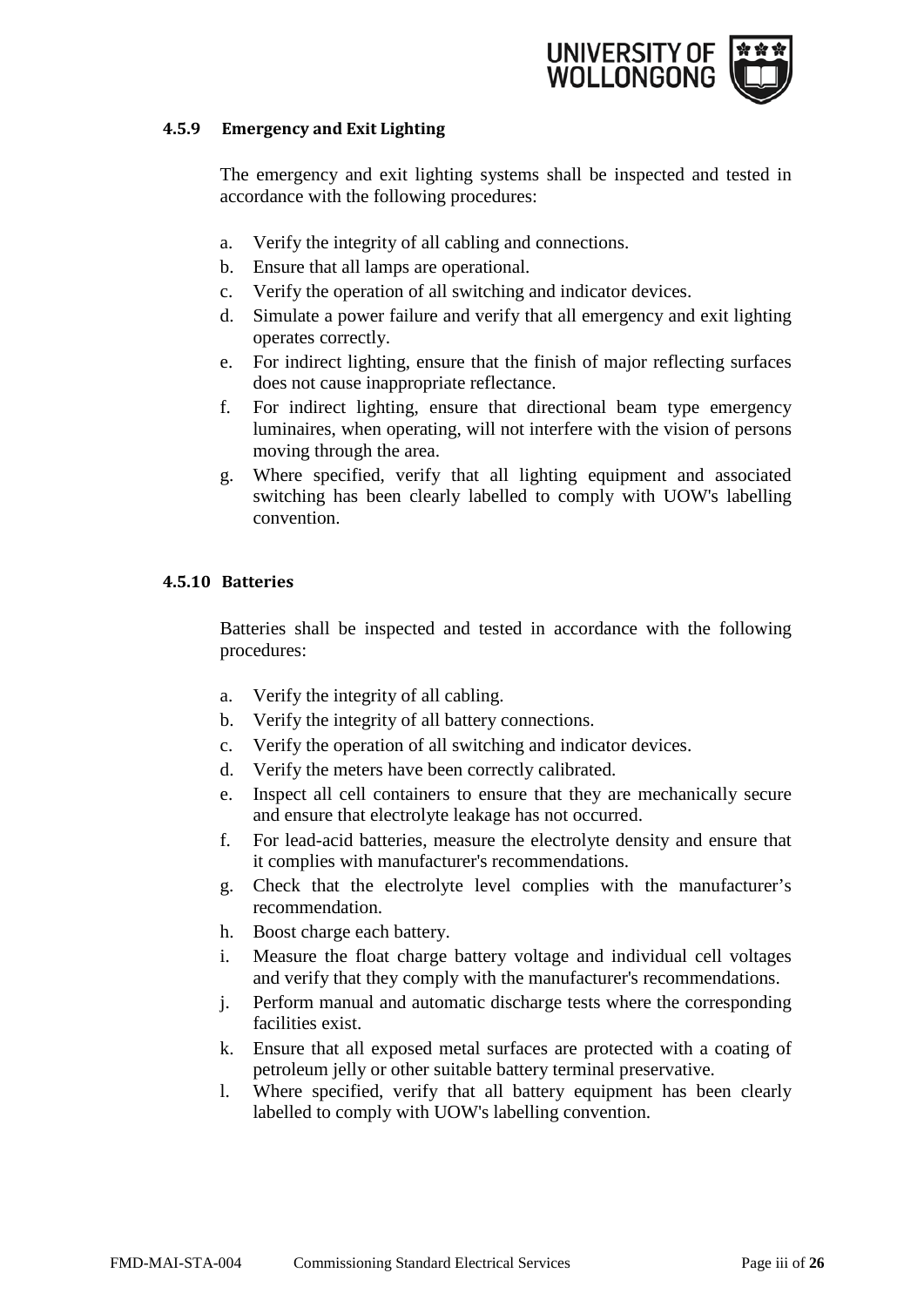

#### <span id="page-11-0"></span>**4.5.11 Battery Chargers**

Battery chargers shall be inspected and tested in accordance with the following procedures:

- a. Verify the integrity of all cabling and connections.
- b. Verify the operation of all switching and indicator devices.
- c. Verify the meters have been correctly calibrated.
- d. Ensure that the battery voltage complies with the normal float voltage range recommended by the manufacturer.
- e. Where earth-fault detection systems exist, verify that the system operates correctly.
- f. Simulate a low voltage condition and verify that the battery low-voltage alarm operates correctly.
- g. Where specified, verify that all battery charger equipment has been clearly labelled to comply with UOW's labelling convention.

# <span id="page-11-1"></span>**4.5.12 Inverters**

Inverters shall be inspected and tested in accordance with the following procedures:

- a. Verify the integrity of all cabling and connections.
- b. Verify the operation of all switching and indicator devices.
- c. Verify the meters have been correctly calibrated.
- d. Ensure that the d.c. input voltage and current are within the tolerance limits of recommended by the manufacturer.
- e. Ensure that the a.c. output voltage and current are within the output tolerance limits recommended by the manufacturer.
- f. Verify that all inverters have been clearly labelled to comply with UOW's labelling convention.

# <span id="page-11-2"></span>**4.5.13 Uninterrupted Power Supplies**

Uninterrupted power supplies (UPS) shall be inspected and tested in accordance with the following procedures:

- a. Verify the integrity of all cabling and connections.
- b. Verify the meters have been correctly calibrated.
- c. Verify the operation of all switching and indicator devices.
- d. Verify that the batteries have been correctly configured and comply with manufacturer's recommendations.
- e. Simulate a power failure and verify that the UPS operates correctly, ensuring that equipment does not experience a loss of power.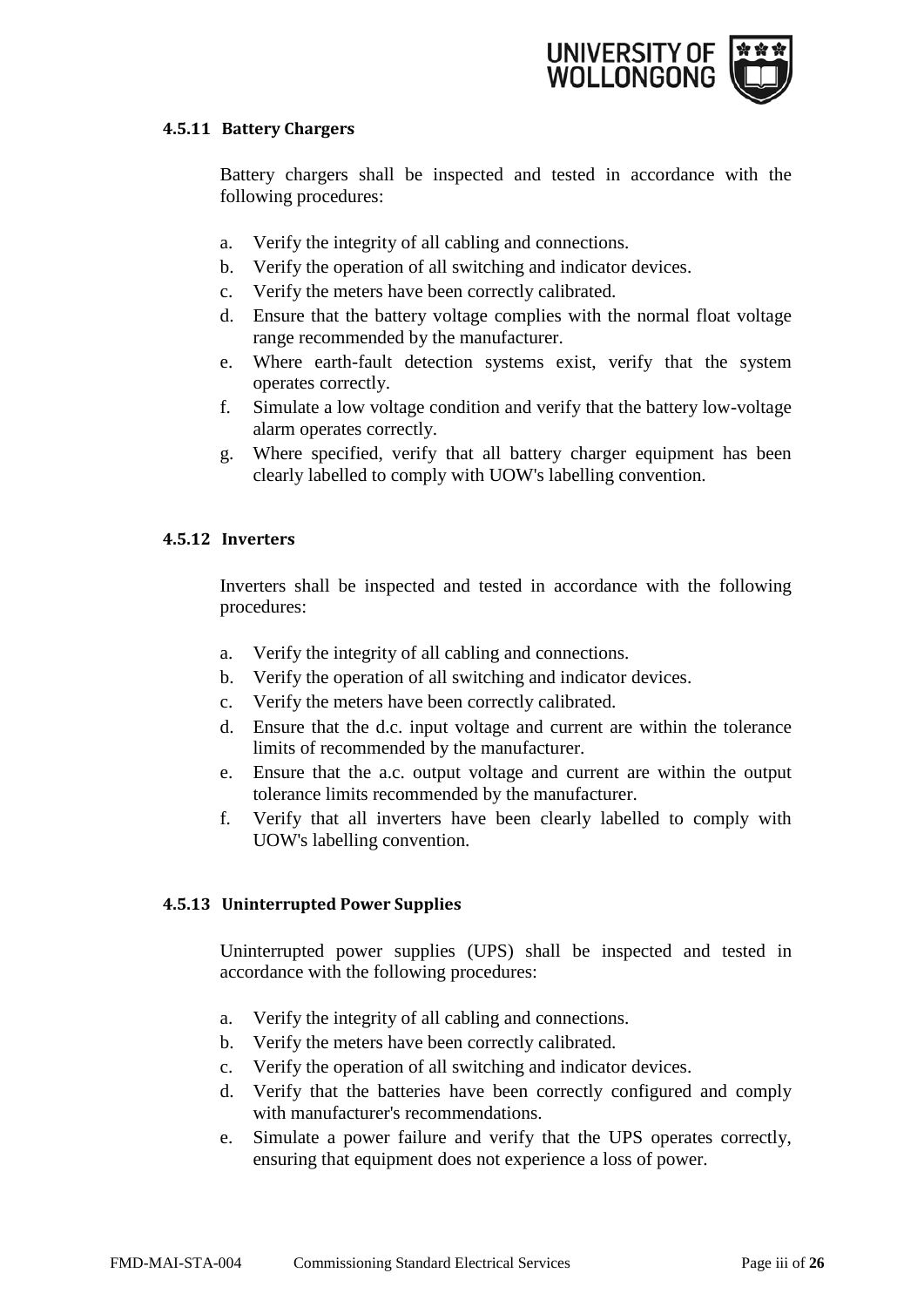

- f. Simulate UPS bypass switches for maintenance mode.
- g. Verify that the UPS batteries charge and discharge correctly (refer to sections 4.5.8 Batteries and 4.5.9 Battery Chargers).
- h. Verify that the UPS capacity is sufficient to supply power for the time specified in the design specifications.
- i. Verify that all UPS equipment has been clearly labelled to comply with UOW's labelling convention.

# <span id="page-12-0"></span>**4.5.14 Power Factor Correction**

Where power factor correction equipment has been installed, the commissioning tester shall perform the following tasks:

- a. Verify the integrity of all cabling and connections.
- b. Verify the meters have been correctly calibrated.
- c. Verify the operation of all switching and indicator devices.
- d. Verify that the design power factor is achieved.
- e. Verify that capacitance/induction devices have been correctly configured and comply with manufacturer's recommendations.
- f. Verify that all power factor correction equipment has been clearly labelled to comply with UOW's labelling convention.

#### <span id="page-12-1"></span>**4.6 MINOR DEFECTS**

As minor defects are identified during the commissioning tests, each defect shall be rectified before proceeding to the next test. The cabling, equipment or device that was found to be defective will be recorded in the commissioning report.

Once rectification is complete, the equipment shall be retested and the results recorded in the commissioning schedules.

#### <span id="page-12-2"></span>**4.7 COMMISSIONING SCHEDULES**

The commissioning schedules shall be completed in accordance with this standard. Where sub-systems, equipment or devices need to be retested, the retest results shall be recorded. At the completion of the commissioning tests, UOW shall have one complete set of commissioning schedules containing all sub-systems, equipment and devices that are free of defects.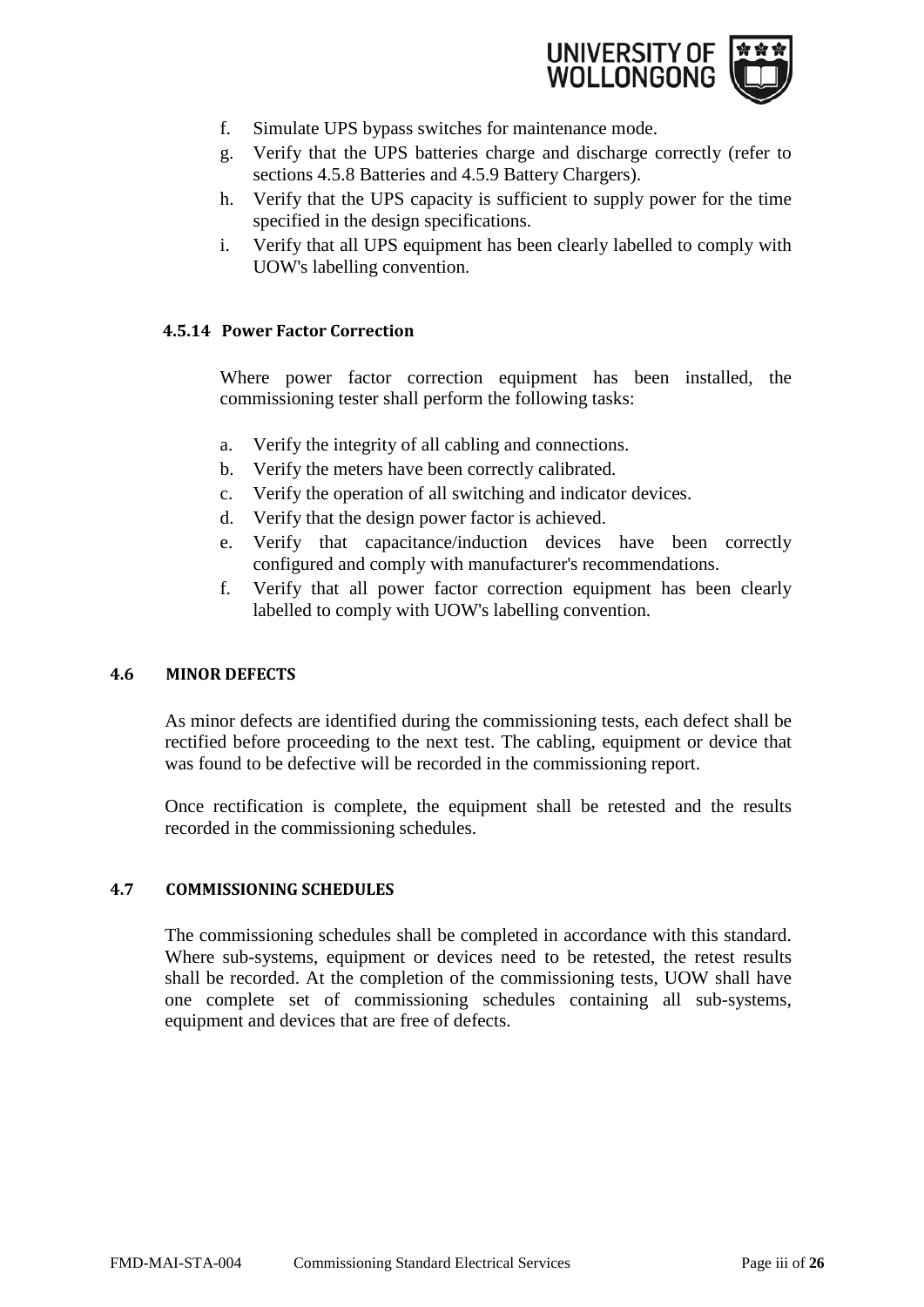

#### **4.7.1 Electrical Services Commissioning Schedule - Reticulation**

Building Number: \_\_\_\_\_\_\_\_\_\_\_\_\_\_\_ Building Name: \_\_\_\_\_\_\_\_\_\_\_\_\_\_\_\_\_\_\_\_\_\_\_

| <b>Test</b>                  | <b>Commissioning</b><br><b>Results</b> |        | <b>Test Reference Notes</b> | <b>Defect Details</b> |  |  |
|------------------------------|----------------------------------------|--------|-----------------------------|-----------------------|--|--|
|                              | Pass                                   | Fail   |                             |                       |  |  |
| Cable Size & Type            | $\Box$                                 | $\Box$ |                             |                       |  |  |
| Duct/Conduit Size & Type     | $\Box$                                 | $\Box$ |                             |                       |  |  |
| <b>Mechanical Protection</b> | $\Box$                                 | $\Box$ |                             |                       |  |  |
| Cabling Installation         | $\Box$                                 | $\Box$ |                             |                       |  |  |
| Duct/Conduit Installation    | $\Box$                                 | $\Box$ |                             |                       |  |  |
| Insulation                   | $\Box$                                 | $\Box$ |                             |                       |  |  |
| Connections & Terminations   | $\Box$                                 | $\Box$ |                             |                       |  |  |
| Labelling                    | $\Box$                                 | $\Box$ |                             |                       |  |  |

<span id="page-13-0"></span>Commissioning Date: \_\_\_/\_\_\_/\_\_\_

Commissioning Contractor Representative: \_\_\_\_\_\_\_\_\_\_\_\_\_\_\_\_\_\_\_\_ Project Manager Reference: \_\_\_\_\_\_\_\_\_\_\_\_\_\_\_\_\_\_\_\_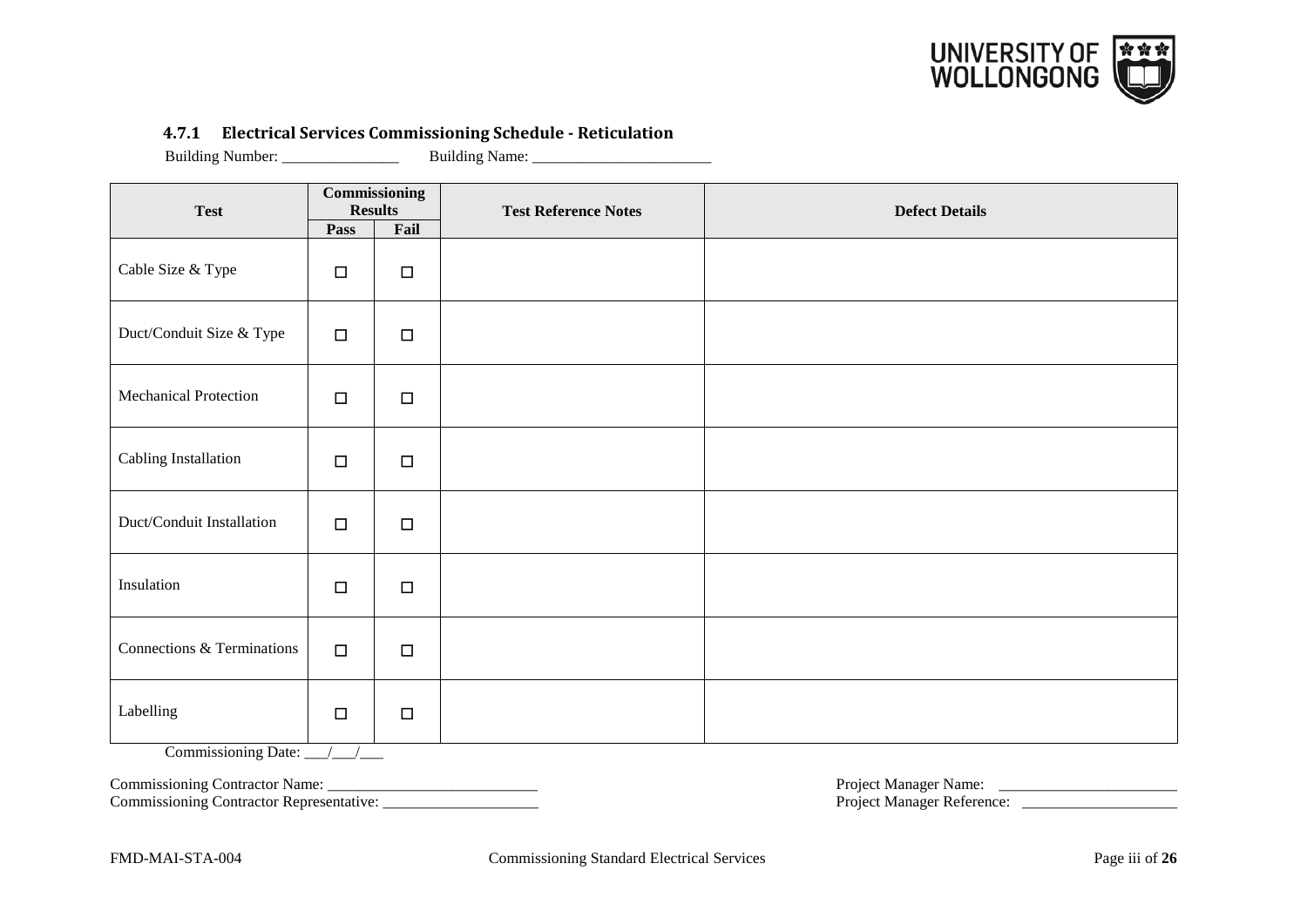

#### **4.7.2 Electrical Services Commissioning Schedule - General Power**

Building Number: \_\_\_\_\_\_\_\_\_\_\_\_\_\_\_\_\_\_\_\_ Building Name: \_\_\_\_\_\_\_\_\_\_\_\_\_\_\_\_\_\_\_\_\_\_\_\_\_\_\_ Commissioning Date:  $\frac{1}{\sqrt{2\pi}}$ **Test Commissioning Results Reference Notes Defect Details Defect Details Pass**  $Cabling$   $\Box$ Connections & Terminations  $\Box$ Polarity  $\Box$   $\Box$ Earthing  $\Box$   $\Box$ Isolating Switches │ □ │ □ RCDs  $\Box$ General Power Outlets  $\Box$ Contacts  $\Box$ Labelling  $\Box$ 

<span id="page-14-0"></span>

Commissioning Contractor Representative: \_\_\_\_\_\_\_\_\_\_\_\_\_\_\_\_\_\_\_\_ Project Manager Reference: \_\_\_\_\_\_\_\_\_\_\_\_\_\_\_\_\_\_\_\_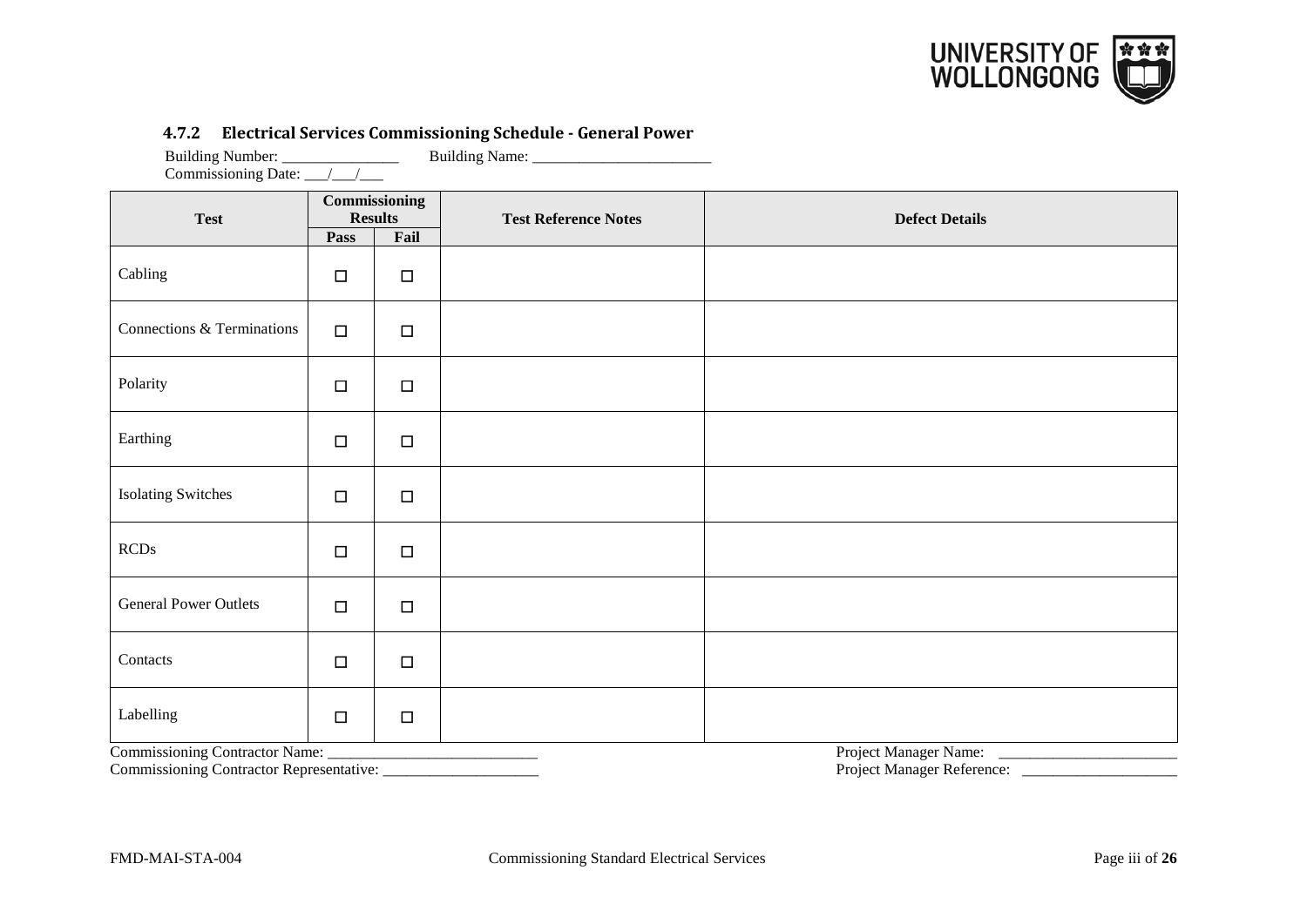

| Building Number: _______________<br>Equipment Number: _____________<br>Commissioning Date: __/__/___ |                        |                       |                             | Equipment Type: _____________ |
|------------------------------------------------------------------------------------------------------|------------------------|-----------------------|-----------------------------|-------------------------------|
| <b>Test</b>                                                                                          | <b>Results</b><br>Pass | Commissioning<br>Fail | <b>Test Reference Notes</b> | <b>Defect Details</b>         |
| Cabling                                                                                              | $\Box$                 | $\Box$                |                             |                               |
| Connections & Terminations                                                                           | $\Box$                 | $\Box$                |                             |                               |
| <b>Indicator Devices</b>                                                                             | $\Box$                 | $\Box$                |                             |                               |
| <b>Automatic Control Operation</b>                                                                   | $\Box$                 | $\Box$                |                             |                               |
| Fault Loop Impedance                                                                                 | $\Box$                 | $\Box$                |                             |                               |
| Relays                                                                                               | $\Box$                 | $\Box$                |                             |                               |
| Contacts                                                                                             | $\Box$                 | $\Box$                |                             |                               |
| Software Installation                                                                                | $\Box$                 | $\Box$                |                             |                               |
| <b>Software Operation</b>                                                                            | $\Box$                 | $\Box$                |                             |                               |
| Meters                                                                                               | $\Box$                 | $\Box$                |                             |                               |
| Labelling                                                                                            | $\Box$                 | $\Box$                |                             |                               |

#### **4.7.3 Electrical Services Commissioning Schedule - Automatic Controls**

<span id="page-15-0"></span>

Commissioning Contractor Representative: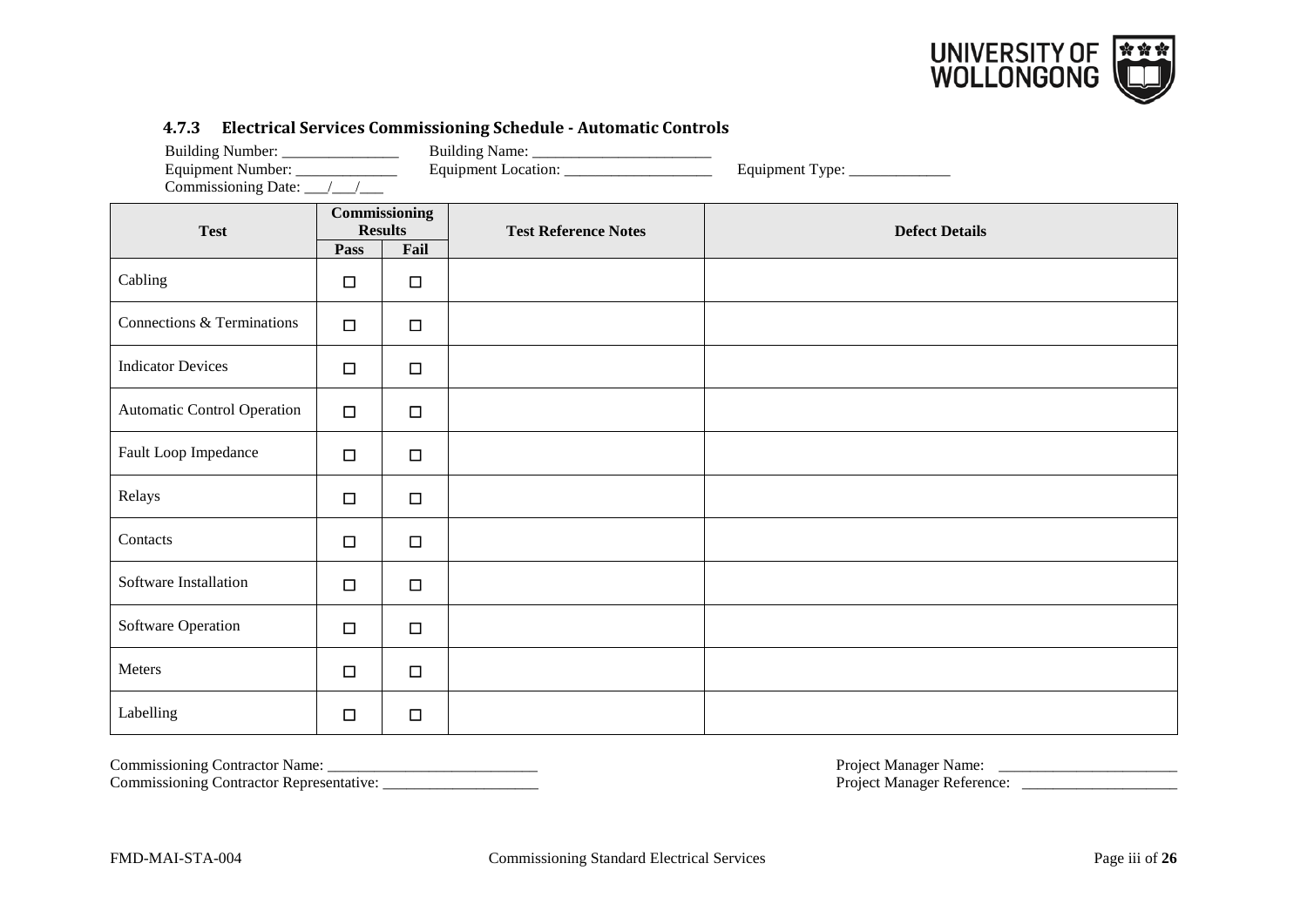

| Building Number: _________________<br>Switchboard Number: _____________<br>Commissioning Date: __/__/___ |                                         |        | 11711 Bleethein bet view commissioning beneather bivitenbourns | Switchboard Type: ___________ | Switchboard Rating:   |
|----------------------------------------------------------------------------------------------------------|-----------------------------------------|--------|----------------------------------------------------------------|-------------------------------|-----------------------|
| <b>Test</b>                                                                                              | Commissioning<br><b>Results</b><br>Pass | Fail   | <b>Test Reference Notes</b>                                    |                               | <b>Defect Details</b> |
| Construction                                                                                             | $\Box$                                  | $\Box$ |                                                                |                               |                       |
| Earthing                                                                                                 | $\Box$                                  | $\Box$ |                                                                |                               |                       |
| Cabling                                                                                                  | $\Box$                                  | $\Box$ |                                                                |                               |                       |
| Insulation                                                                                               | $\Box$                                  | $\Box$ |                                                                |                               |                       |
| Ventilation                                                                                              | $\Box$                                  | $\Box$ |                                                                |                               |                       |
| Fuses                                                                                                    | $\Box$                                  | $\Box$ |                                                                |                               |                       |
| Relays                                                                                                   | $\Box$                                  | $\Box$ |                                                                |                               |                       |
| Contacts                                                                                                 | $\Box$                                  | $\Box$ |                                                                |                               |                       |
| <b>Circuit Breakers</b>                                                                                  | $\Box$                                  | $\Box$ |                                                                |                               |                       |
| Interlocks                                                                                               | $\Box$                                  | $\Box$ |                                                                |                               |                       |
| Linkages                                                                                                 | $\Box$                                  | $\Box$ |                                                                |                               |                       |
| Fuses                                                                                                    | $\Box$                                  | $\Box$ |                                                                |                               |                       |
| Meters                                                                                                   | $\Box$                                  | $\Box$ |                                                                |                               |                       |
| PLC Control                                                                                              | $\Box$                                  | $\Box$ |                                                                |                               |                       |
| <b>Surge Filters</b>                                                                                     | $\Box$                                  | $\Box$ |                                                                |                               |                       |
| <b>RCDs</b>                                                                                              | $\Box$                                  | $\Box$ |                                                                |                               |                       |
| Labelling                                                                                                | $\Box$                                  | $\Box$ |                                                                |                               |                       |

#### **4.7.4 Electrical Services Commissioning Schedule - Switchboards**

<span id="page-16-0"></span>Commissioning Contractor Name: \_\_\_\_\_\_\_\_\_\_\_\_\_\_\_\_\_\_\_\_\_\_\_\_\_\_\_ Project Manager Name: \_\_\_\_\_\_\_\_\_\_\_\_\_\_\_\_\_\_\_\_\_\_\_

Commissioning Contractor Representative: \_\_\_\_\_\_\_\_\_\_\_\_\_\_\_\_\_\_\_\_ Project Manager Reference: \_\_\_\_\_\_\_\_\_\_\_\_\_\_\_\_\_\_\_\_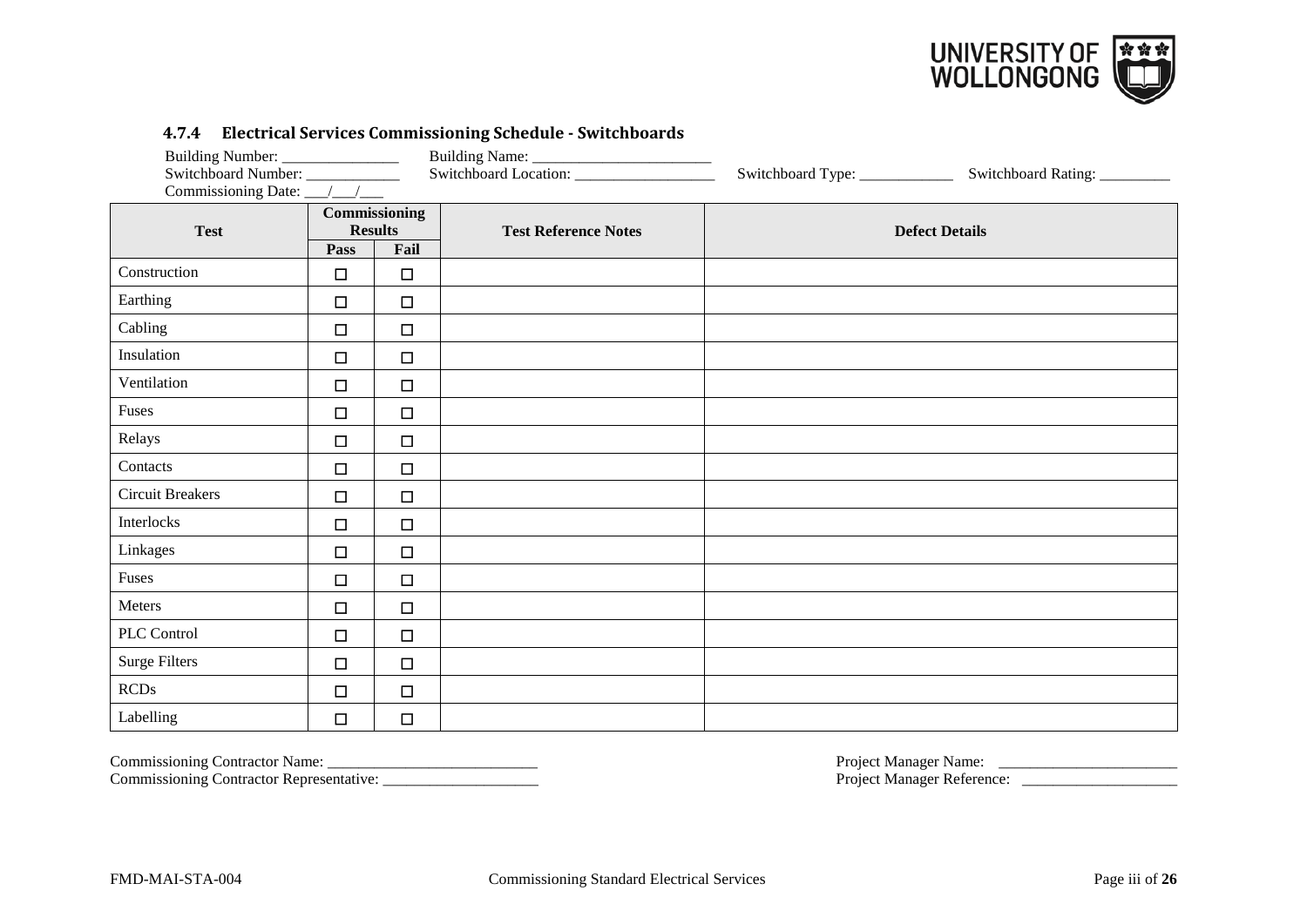

#### **4.7.5 Electrical Services Commissioning Schedule - Metering**

<span id="page-17-0"></span>

| Building Number: _________________          |                                 |        |                             |                       |
|---------------------------------------------|---------------------------------|--------|-----------------------------|-----------------------|
| <b>Test</b>                                 | Commissioning<br><b>Results</b> |        | <b>Test Reference Notes</b> | <b>Defect Details</b> |
|                                             | Pass                            | Fail   |                             |                       |
| Meter Installation                          | $\Box$                          | $\Box$ |                             |                       |
| Cabling                                     | $\Box$                          | $\Box$ |                             |                       |
| Connections & Terminations                  | $\Box$                          | $\Box$ |                             |                       |
| Calibration                                 | $\Box$                          | $\Box$ |                             |                       |
| Operation                                   | $\Box$                          | $\Box$ |                             |                       |
| <b>Interface With BMCS</b>                  | $\Box$                          | $\Box$ |                             |                       |
| Labelling                                   | $\Box$                          | $\Box$ |                             |                       |
| Commissioning Date: $\_\_\_\_\_\_\_\_\_\_\$ |                                 |        |                             |                       |
|                                             |                                 |        |                             |                       |
|                                             |                                 |        |                             |                       |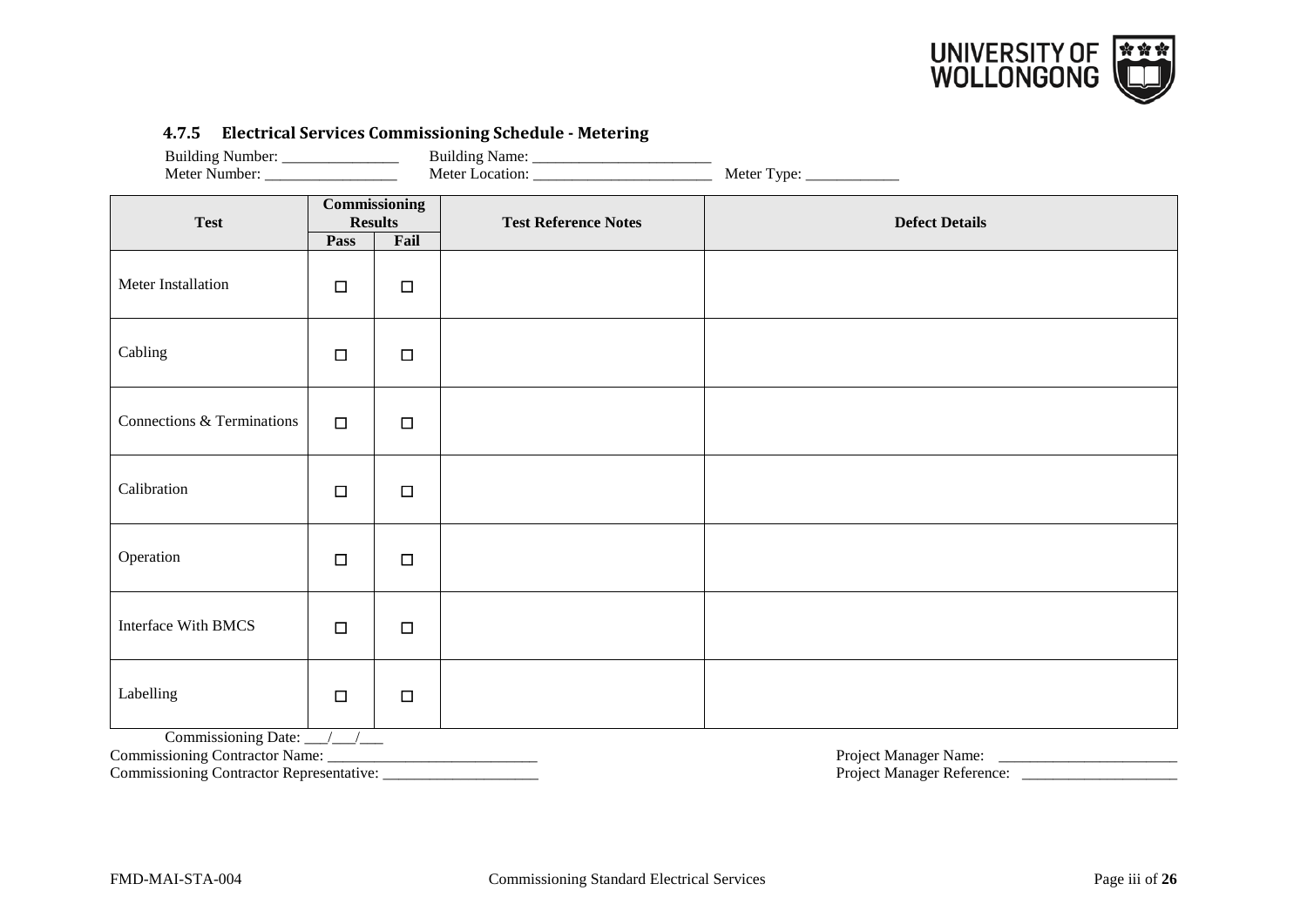

| 1.7.0 Littleting our vices commissioning seneathe Protots<br>Building Number: _________________<br>Motor Number:<br>Commissioning Date: __/__/___ |                        |                       |                             |                       |  |
|---------------------------------------------------------------------------------------------------------------------------------------------------|------------------------|-----------------------|-----------------------------|-----------------------|--|
| <b>Test</b>                                                                                                                                       | <b>Results</b><br>Pass | Commissioning<br>Fail | <b>Test Reference Notes</b> | <b>Defect Details</b> |  |
| Motor Installation                                                                                                                                | $\Box$                 | $\Box$                |                             |                       |  |
| Cabling                                                                                                                                           | $\Box$                 | $\Box$                |                             |                       |  |
| Connections & Terminations                                                                                                                        | $\Box$                 | $\Box$                |                             |                       |  |
| <b>Indicator Devices</b>                                                                                                                          | $\Box$                 | $\Box$                |                             |                       |  |
| Polarity                                                                                                                                          | $\Box$                 | $\Box$                |                             |                       |  |
| <b>Emergency Stop</b>                                                                                                                             | $\Box$                 | $\Box$                |                             |                       |  |
| Stop/Start Operation                                                                                                                              | $\Box$                 | $\Box$                |                             |                       |  |
| VSD Control                                                                                                                                       | $\Box$                 | $\Box$                |                             |                       |  |
| Labelling                                                                                                                                         | $\Box$                 | $\Box$                |                             |                       |  |

#### **4.7.6 Electrical Services Commissioning Schedule - Motors**

<span id="page-18-0"></span>Commissioning Contractor Name: \_\_\_\_\_\_\_\_\_\_\_\_\_\_\_\_\_\_\_\_\_\_\_\_\_\_\_ Project Manager Name: \_\_\_\_\_\_\_\_\_\_\_\_\_\_\_\_\_\_\_\_\_\_\_ Commissioning Contractor Representative: \_\_\_\_\_\_\_\_\_\_\_\_\_\_\_\_\_\_\_\_ Project Manager Reference: \_\_\_\_\_\_\_\_\_\_\_\_\_\_\_\_\_\_\_\_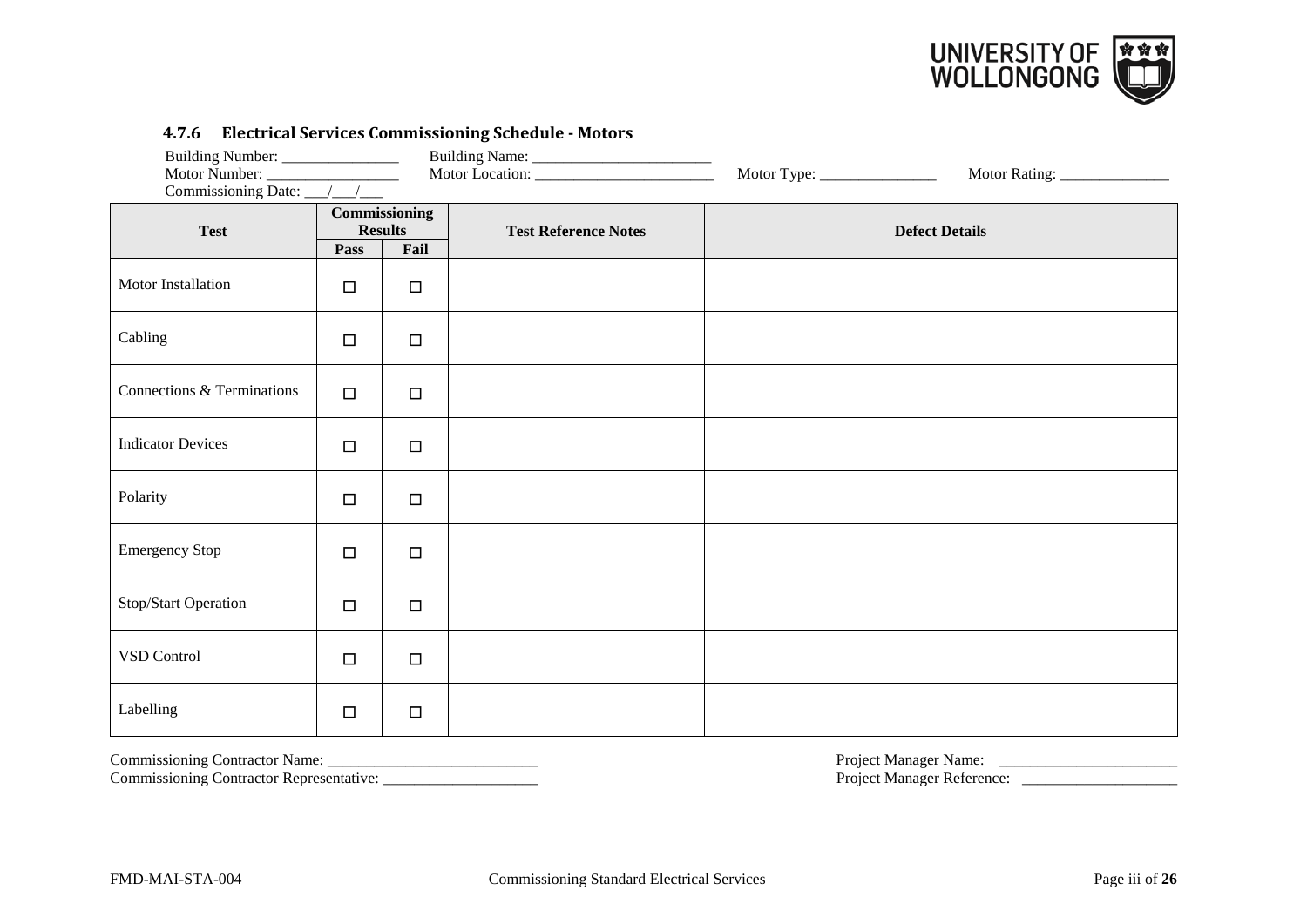

| Building Number: ________________<br>Lighting Location: ______________<br>Commissioning Date: __/__/___ |        |                                         | 4.7.7 Electrical Services Commissioning Schedule - Eighting | Lighting Rating: _____________ |  |  |
|---------------------------------------------------------------------------------------------------------|--------|-----------------------------------------|-------------------------------------------------------------|--------------------------------|--|--|
| <b>Test</b>                                                                                             | Pass   | Commissioning<br><b>Results</b><br>Fail | <b>Test Reference Notes</b>                                 | <b>Defect Details</b>          |  |  |
| <b>Lighting Installation</b>                                                                            | $\Box$ | $\Box$                                  |                                                             |                                |  |  |
| Cabling                                                                                                 | $\Box$ | $\Box$                                  |                                                             |                                |  |  |
| Connections & Terminations                                                                              | $\Box$ | $\Box$                                  |                                                             |                                |  |  |
| Diffusers                                                                                               | $\Box$ | $\Box$                                  |                                                             |                                |  |  |
| Operation                                                                                               | $\Box$ | $\Box$                                  |                                                             |                                |  |  |
| Switching                                                                                               | $\Box$ | $\Box$                                  |                                                             |                                |  |  |
| Lux Levels                                                                                              | $\Box$ | $\Box$                                  |                                                             |                                |  |  |
| Security Lighting                                                                                       | $\Box$ | $\Box$                                  |                                                             |                                |  |  |
| Labelling                                                                                               | $\Box$ | $\Box$                                  |                                                             |                                |  |  |

#### **4.7.7 Electrical Services Commissioning Schedule - Lighting**

<span id="page-19-0"></span>

Commissioning Contractor Representative: \_\_\_\_\_\_\_\_\_\_\_\_\_\_\_\_\_\_\_\_ Project Manager Reference: \_\_\_\_\_\_\_\_\_\_\_\_\_\_\_\_\_\_\_\_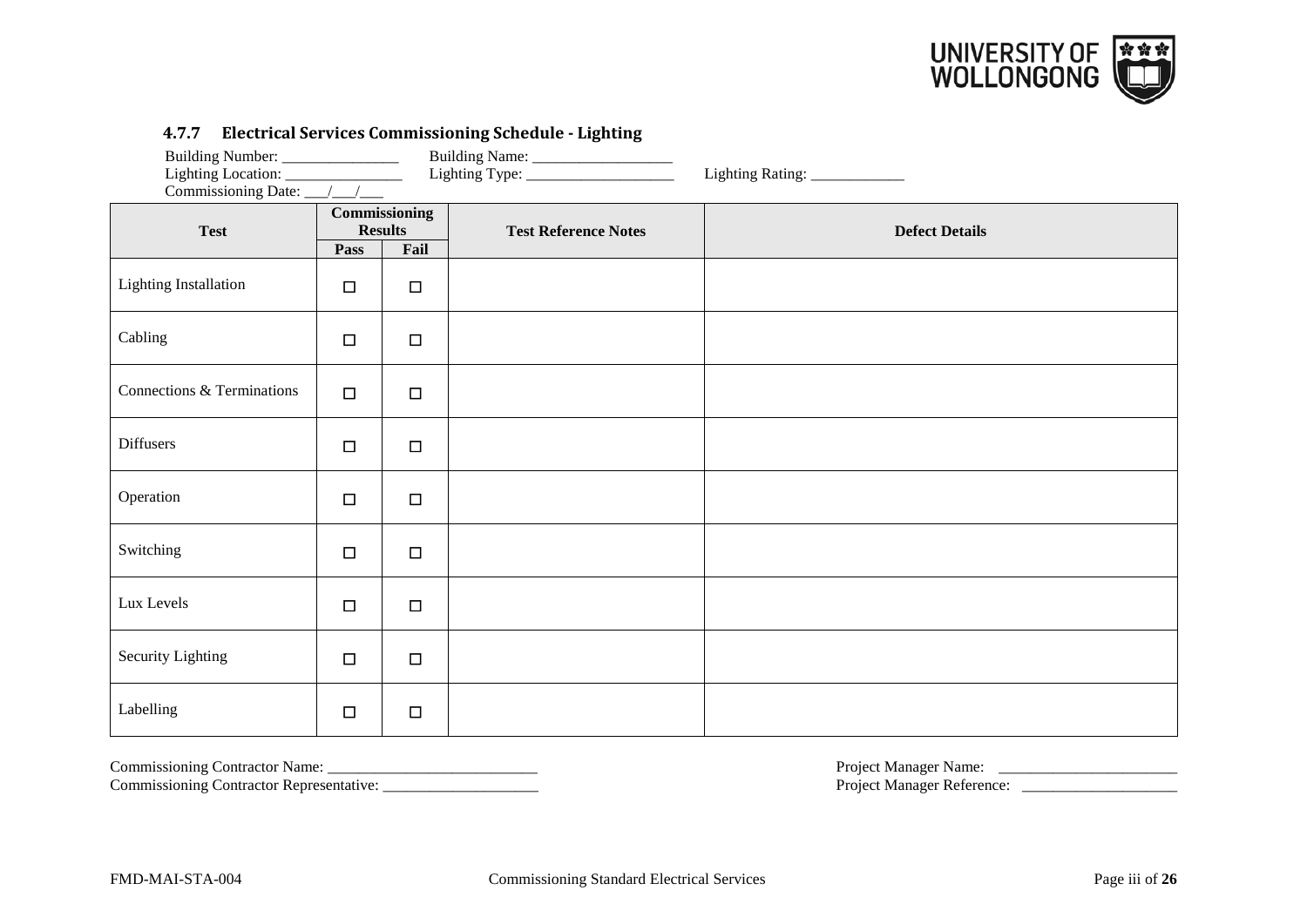

| Building Number: _________________<br>Commissioning Date: __/__/_ |        |                                         |                             | Lighting Rating: ____________ |
|-------------------------------------------------------------------|--------|-----------------------------------------|-----------------------------|-------------------------------|
| <b>Test</b>                                                       | Pass   | Commissioning<br><b>Results</b><br>Fail | <b>Test Reference Notes</b> | <b>Defect Details</b>         |
| <b>Lighting Installation</b>                                      | $\Box$ | $\Box$                                  |                             |                               |
| Cabling                                                           | $\Box$ | $\Box$                                  |                             |                               |
| Connections & Terminations                                        | $\Box$ | $\Box$                                  |                             |                               |
| <b>Indicator Devices</b>                                          | $\Box$ | $\Box$                                  |                             |                               |
| <b>Switching Units</b>                                            | $\Box$ | $\Box$                                  |                             |                               |
| <b>General Operation</b>                                          | $\Box$ | $\Box$                                  |                             |                               |
| <b>Emergency Operation</b>                                        | $\Box$ | $\Box$                                  |                             |                               |
| Labelling                                                         | $\Box$ | $\Box$                                  |                             |                               |

#### **4.7.8 Electrical Services Commissioning Schedule - Emergency & Exit Lighting**

<span id="page-20-0"></span>Commissioning Contractor Name: \_\_\_\_\_\_\_\_\_\_\_\_\_\_\_\_\_\_\_\_\_\_\_\_\_\_\_ Project Manager Name: \_\_\_\_\_\_\_\_\_\_\_\_\_\_\_\_\_\_\_\_\_\_\_ Commissioning Contractor Representative: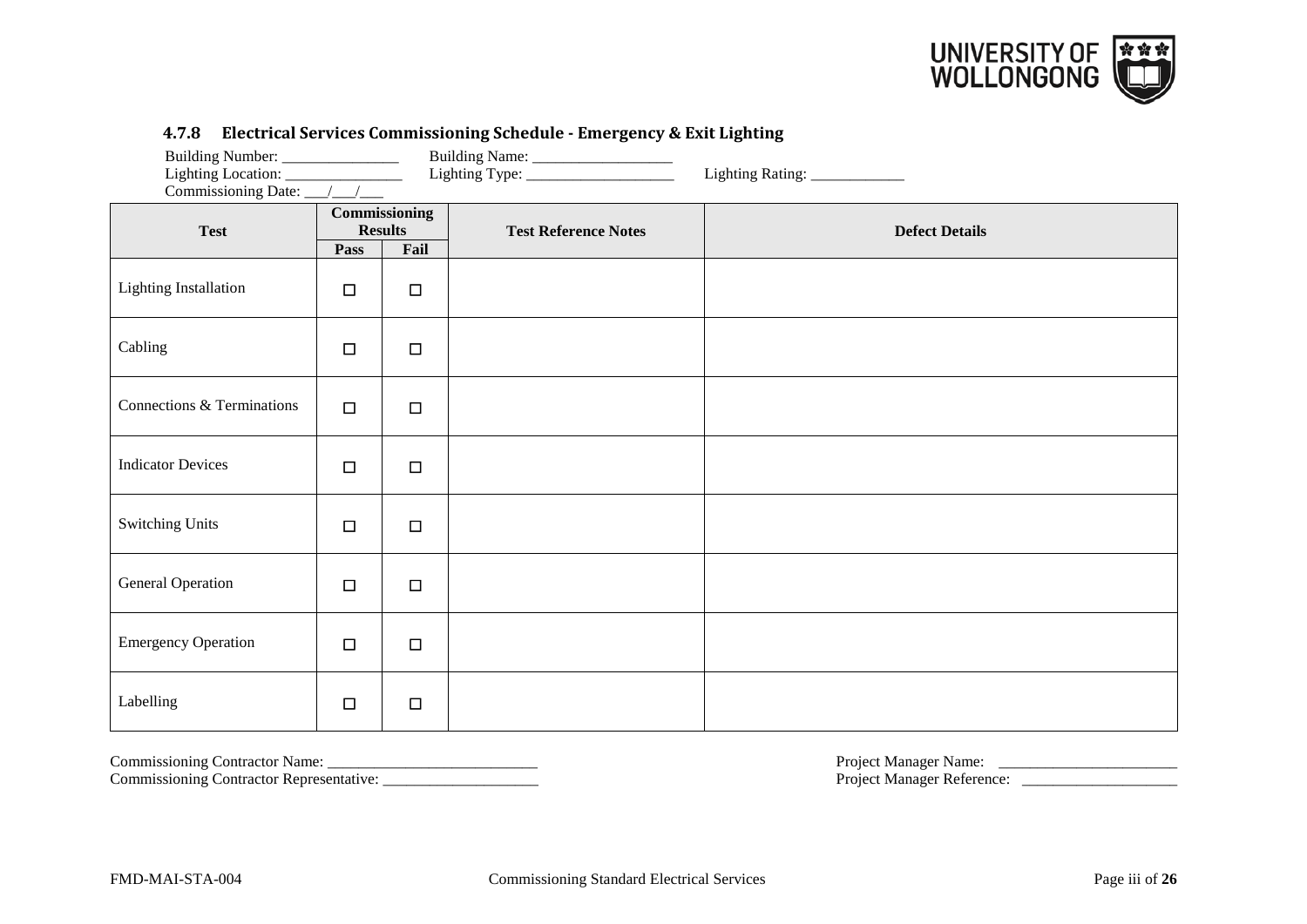

| 11712 - Biccu Rui Dei Vices commissioning beneutre Butterfes<br>Equipment Number: _____________ |                        |                       |                             | Equipment Type: ______________ | Equipment Rating: __________ |  |
|-------------------------------------------------------------------------------------------------|------------------------|-----------------------|-----------------------------|--------------------------------|------------------------------|--|
| <b>Test</b>                                                                                     | <b>Results</b><br>Pass | Commissioning<br>Fail | <b>Test Reference Notes</b> |                                | <b>Defect Details</b>        |  |
| <b>Equipment Installation</b>                                                                   | $\Box$                 | $\Box$                |                             |                                |                              |  |
| Cabling                                                                                         | $\Box$                 | $\Box$                |                             |                                |                              |  |
| Connections & Terminations                                                                      | $\Box$                 | $\Box$                |                             |                                |                              |  |
| Meters                                                                                          | $\Box$                 | $\Box$                |                             |                                |                              |  |
| <b>Indicator Devices</b>                                                                        | $\Box$                 | $\Box$                |                             |                                |                              |  |
| <b>Switching Units</b>                                                                          | $\Box$                 | $\Box$                |                             |                                |                              |  |
| <b>Electrolyte Levels</b>                                                                       | $\Box$                 | $\Box$                |                             |                                |                              |  |
| <b>Electrolyte Density</b>                                                                      | $\Box$                 | $\Box$                |                             |                                |                              |  |
| <b>Battery Operation</b>                                                                        | $\Box$                 | $\Box$                |                             |                                |                              |  |
| Labelling                                                                                       | $\Box$                 | $\Box$                |                             |                                |                              |  |

#### **4.7.9 Electrical Services Commissioning Schedule - Batteries**

<span id="page-21-0"></span>

Commissioning Contractor Representative: \_\_\_\_\_\_\_\_\_\_\_\_\_\_\_\_\_\_\_\_ Project Manager Reference: \_\_\_\_\_\_\_\_\_\_\_\_\_\_\_\_\_\_\_\_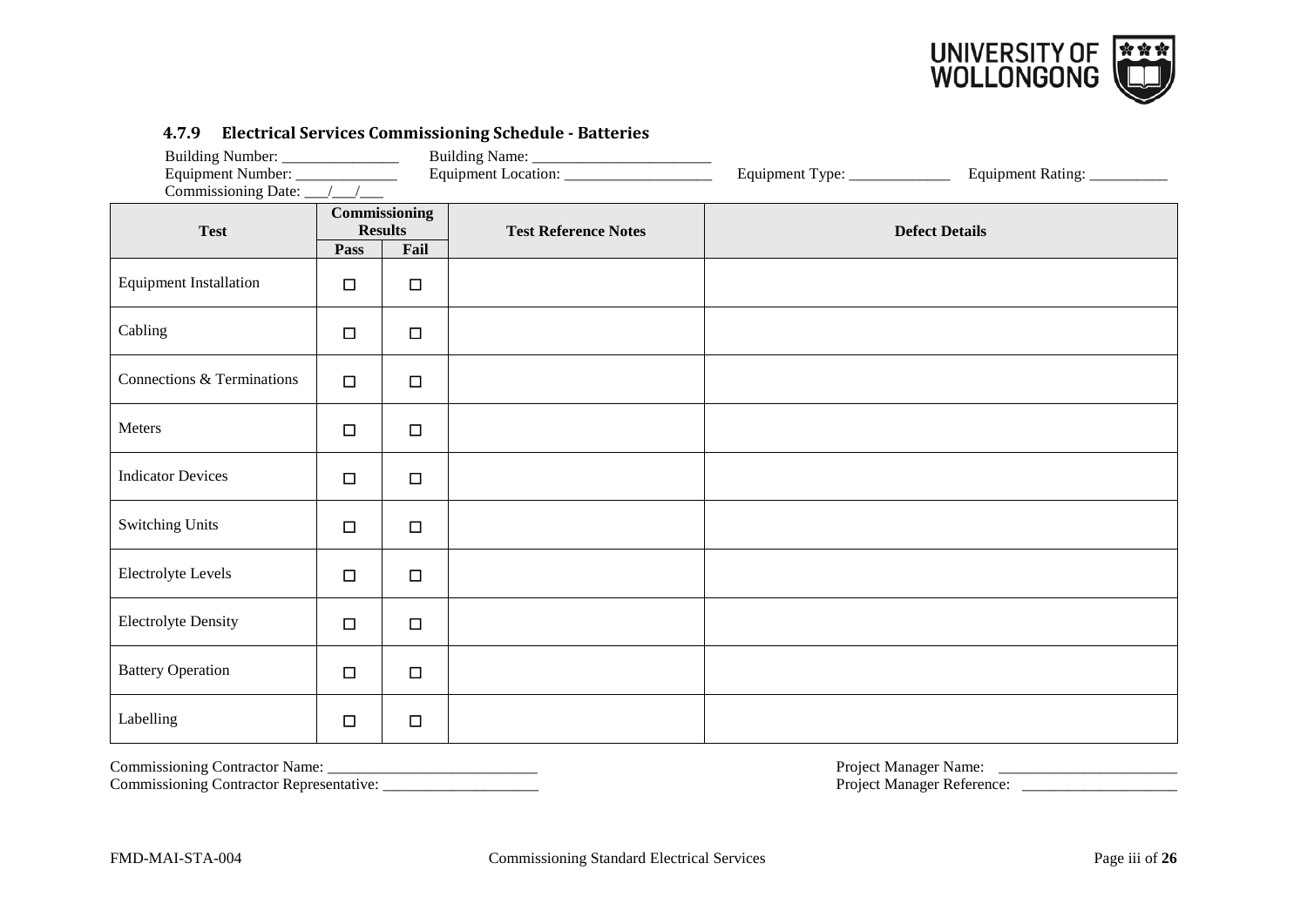

| 4.7.10 Electrical Services Commissioning Schedule • Battery Chargers<br>Equipment Number: ______________ |                                                                                              |        | Equipment Type: ______________ | Equipment Rating: __________ |  |
|----------------------------------------------------------------------------------------------------------|----------------------------------------------------------------------------------------------|--------|--------------------------------|------------------------------|--|
| <b>Test</b>                                                                                              | <b>Commissioning</b><br><b>Results</b><br><b>Test Reference Notes</b><br><b>Pass</b><br>Fail |        |                                | <b>Defect Details</b>        |  |
| Cabling                                                                                                  | $\Box$                                                                                       | $\Box$ |                                |                              |  |
| Connections & Terminations                                                                               | $\Box$                                                                                       | $\Box$ |                                |                              |  |
| Calibration                                                                                              | $\Box$                                                                                       | $\Box$ |                                |                              |  |
| <b>Indicator Devices</b>                                                                                 | $\Box$                                                                                       | $\Box$ |                                |                              |  |
| <b>Switching Units</b>                                                                                   | $\Box$                                                                                       | $\Box$ |                                |                              |  |
| Earth-fault Operation                                                                                    | $\Box$                                                                                       | $\Box$ |                                |                              |  |
| Low Voltage Alarm Operation                                                                              | $\Box$                                                                                       | $\Box$ |                                |                              |  |
| Labelling                                                                                                | $\Box$                                                                                       | $\Box$ |                                |                              |  |

**4.7.10 Electrical Services Commissioning Schedule - Battery Chargers**

<span id="page-22-0"></span>Commissioning Contractor Name: \_\_\_\_\_\_\_\_\_\_\_\_\_\_\_\_\_\_\_\_\_\_\_\_\_\_\_ Project Manager Name: \_\_\_\_\_\_\_\_\_\_\_\_\_\_\_\_\_\_\_\_\_\_\_ Commissioning Contractor Representative: \_\_\_\_\_\_\_\_\_\_\_\_\_\_\_\_\_\_\_\_ Project Manager Reference: \_\_\_\_\_\_\_\_\_\_\_\_\_\_\_\_\_\_\_\_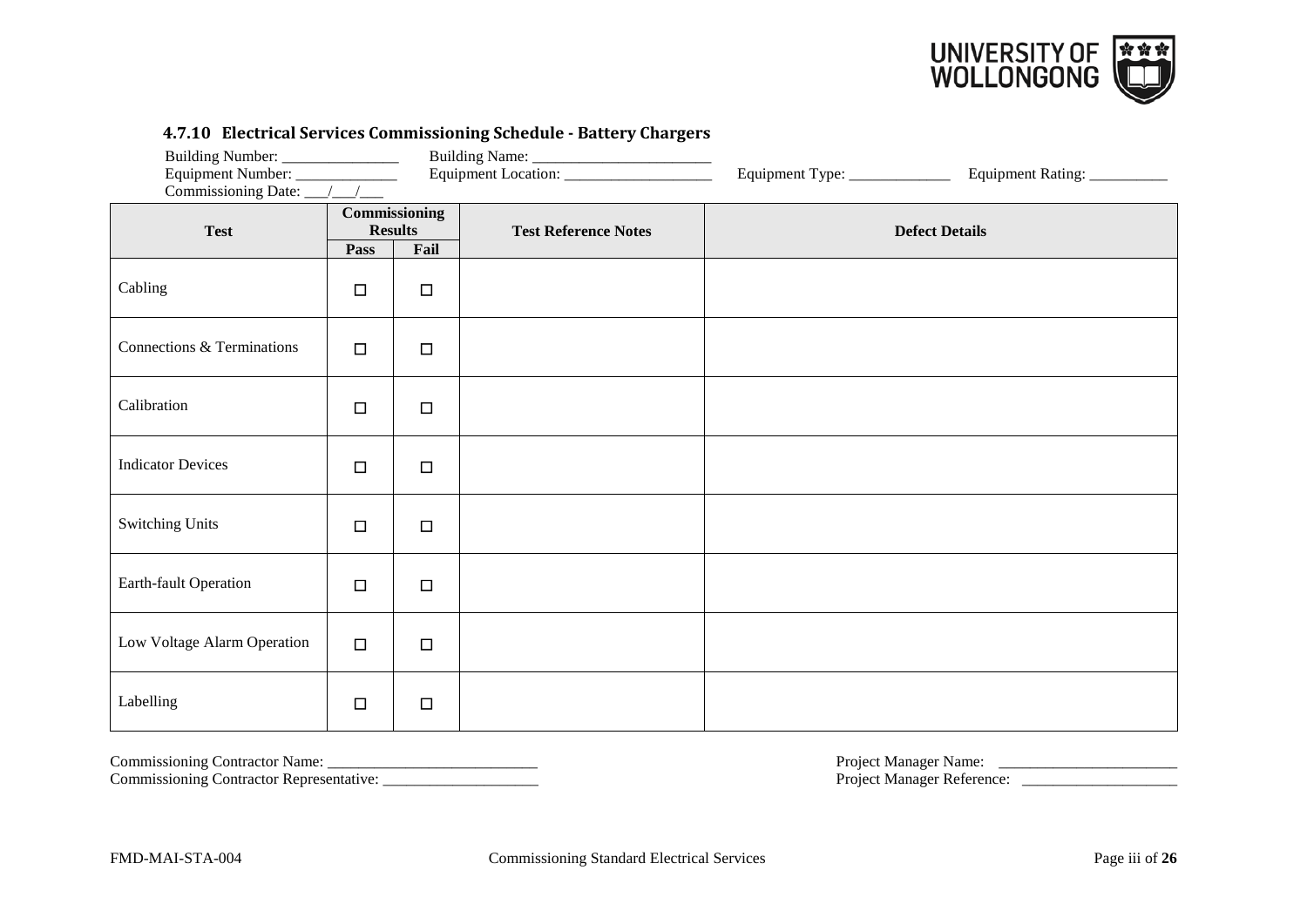

|                               | 1.7.11 Bleet Rai Services commissioning seneaute moet ters<br>Building Number: ______________<br>Equipment Number: ______________<br>Commissioning Date: __/__/__ |        |                             | Equipment Type: _____________ | Equipment Rating: ___________ |
|-------------------------------|-------------------------------------------------------------------------------------------------------------------------------------------------------------------|--------|-----------------------------|-------------------------------|-------------------------------|
| <b>Test</b>                   | Commissioning<br><b>Results</b><br>Fail<br>Pass                                                                                                                   |        | <b>Test Reference Notes</b> |                               | <b>Defect Details</b>         |
| Cabling                       | $\Box$                                                                                                                                                            | $\Box$ |                             |                               |                               |
| Connections & Terminations    | $\Box$                                                                                                                                                            | $\Box$ |                             |                               |                               |
| Calibration                   | $\Box$                                                                                                                                                            | $\Box$ |                             |                               |                               |
| <b>Indicator Devices</b>      | $\Box$                                                                                                                                                            | $\Box$ |                             |                               |                               |
| <b>Switching Units</b>        | $\Box$                                                                                                                                                            | $\Box$ |                             |                               |                               |
| D.c. Input Voltage & Current  | $\Box$                                                                                                                                                            | $\Box$ |                             |                               |                               |
| A.c. Output Voltage & Current | $\Box$                                                                                                                                                            | $\Box$ |                             |                               |                               |
| Labelling                     | $\Box$                                                                                                                                                            | $\Box$ |                             |                               |                               |

**4.7.11 Electrical Services Commissioning Schedule - Inverters**

<span id="page-23-0"></span>Commissioning Contractor Representative: \_\_\_\_\_\_\_\_\_\_\_\_\_\_\_\_\_\_\_\_ Project Manager Reference: \_\_\_\_\_\_\_\_\_\_\_\_\_\_\_\_\_\_\_\_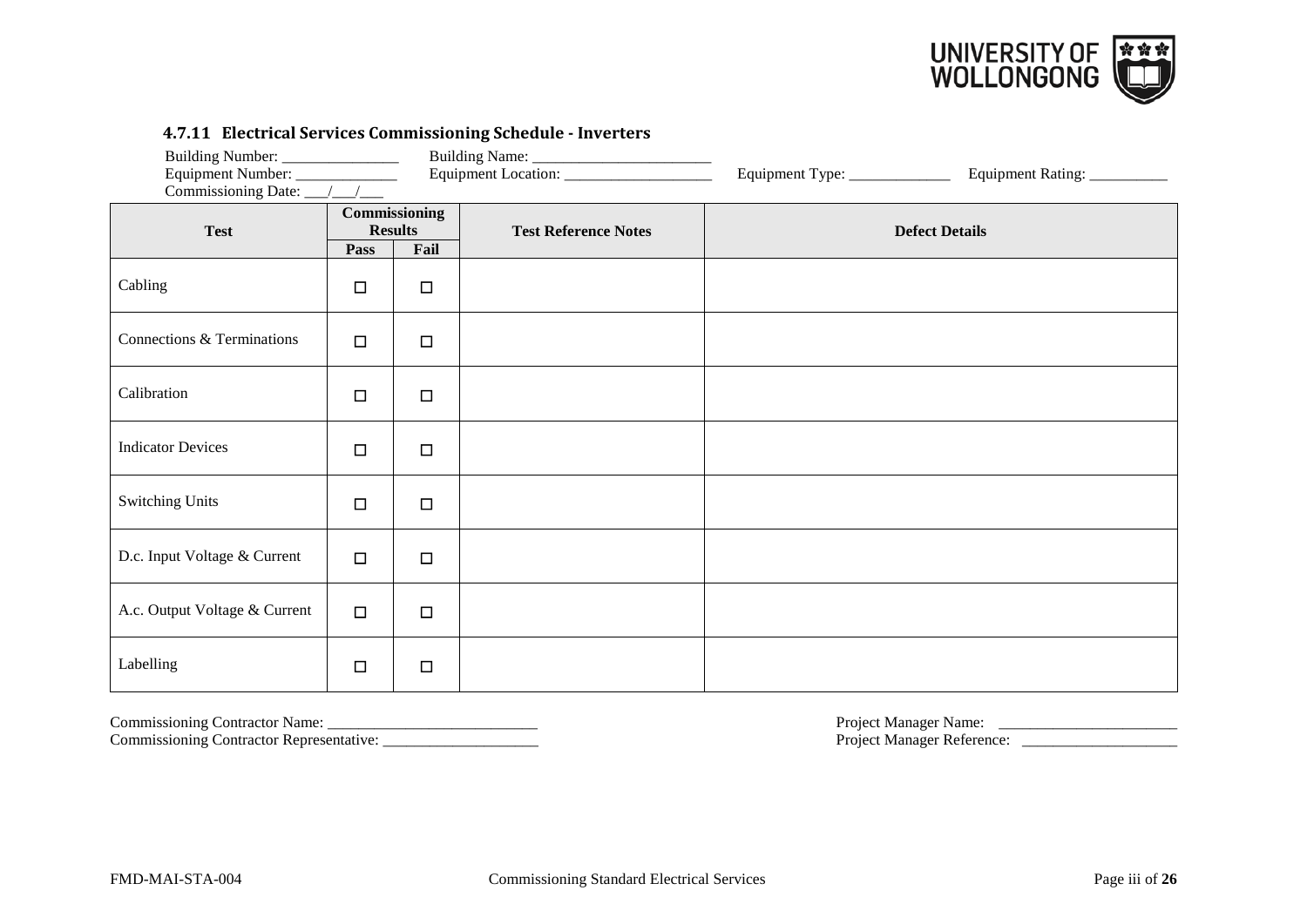

| Building Number: ________________<br>Equipment Number: _______________<br>Commissioning Date: __/__/___ |                                                 |        |                             | Equipment Type: ______________ | Equipment Rating: __________ |
|---------------------------------------------------------------------------------------------------------|-------------------------------------------------|--------|-----------------------------|--------------------------------|------------------------------|
| <b>Test</b>                                                                                             | Commissioning<br><b>Results</b><br>Fail<br>Pass |        | <b>Test Reference Notes</b> |                                | <b>Defect Details</b>        |
| <b>UPS</b> Installation                                                                                 | $\Box$                                          | □      |                             |                                |                              |
| Cabling                                                                                                 | $\Box$                                          | $\Box$ |                             |                                |                              |
| Connections & Terminations                                                                              | $\Box$                                          | $\Box$ |                             |                                |                              |
| Calibration                                                                                             |                                                 |        |                             |                                |                              |
| <b>Indicator Devices</b>                                                                                | $\Box$                                          | □      |                             |                                |                              |
| <b>Switching Units</b>                                                                                  | $\Box$                                          | $\Box$ |                             |                                |                              |
| Power Failure Operation                                                                                 | $\Box$                                          | $\Box$ |                             |                                |                              |
| <b>Bypass Mode</b>                                                                                      | $\Box$                                          | $\Box$ |                             |                                |                              |
| Charge/Discharge Operation                                                                              | $\Box$                                          | $\Box$ |                             |                                |                              |
| <b>Sufficient Capacity</b>                                                                              | $\Box$                                          | $\Box$ |                             |                                |                              |
| Labelling                                                                                               | $\Box$                                          | $\Box$ |                             |                                |                              |

#### **4.7.12 Electrical Services Commissioning Schedule - Uninterrupted Power Supplies**

<span id="page-24-0"></span>

Commissioning Contractor Representative: \_\_\_\_\_\_\_\_\_\_\_\_\_\_\_\_\_\_\_\_ Project Manager Reference: \_\_\_\_\_\_\_\_\_\_\_\_\_\_\_\_\_\_\_\_